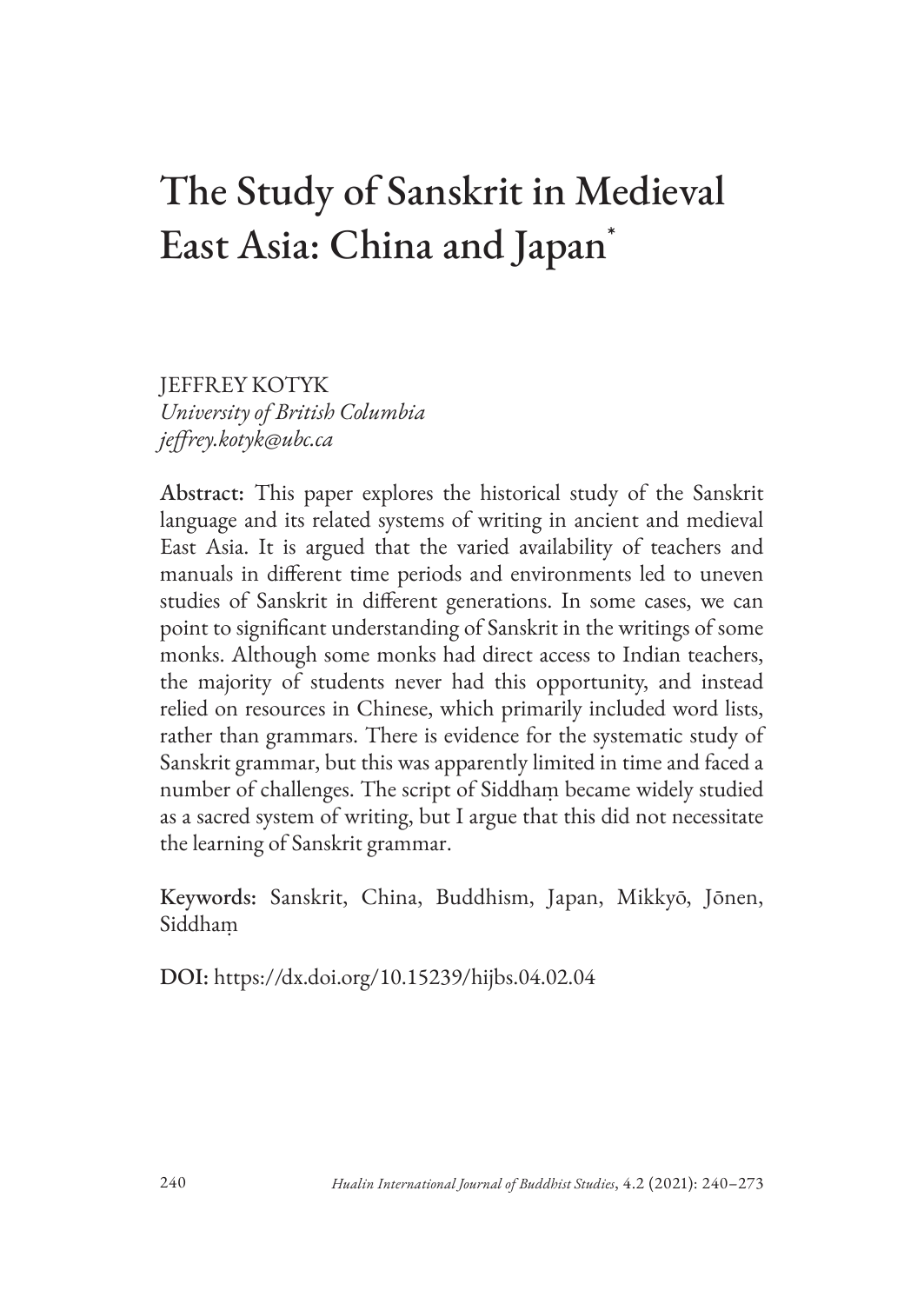This paper examines the study of Sanskrit in medieval China and<br>Japan. Knowledge of Sanskrit and Indic languages was increasingly transmitted alongside Buddhism into China from the early centuries of the Common Era onward. The Japanese, who inherited Buddhism from the mainland, also acquired knowledge of Sanskrit to some extent, but never in a systematic fashion. We might wonder about the extent to which students of Sanskrit—both in China and Japan—comprehended Sanskrit texts, especially when native speakers of Indian languages were few in number, or otherwise simply unavailable.

Another question to ask is what happened with Sanskrit studies over the centuries in East Asia. How did it evolve? How did China and Japan differ in this regard? The latter preserved until modern times extensive Chinese Buddhist literature alongside a tradition of utilizing an Indian writing system called Siddhaṃ in formal practices, particularly within Mikkyō traditions (i.e., Shingon and Taimitsu), but we might ask what that meant in terms of literacy and understanding of grammar and vocabulary. How much Sanskrit grammar, for example, did a monk in medieval Japan understand? To work toward an answer to this question, we can look at an analysis of a Sanskrit hymn by a monk from the twelfth century. This analysis combined with a broad look at the available manuals indicate that although Japanese monks studied Siddhaṃ and its pronunciation, there are only a few examples of Sanskrit grammar being studied. There were, in contrast, more monks in China who studied Sanskrit grammar. This study points out, however, that although some Chinese monks in Tang China possessed advanced knowledge of Sanskrit grammar, such as those involved in translation projects, systematic

An earlier version of this paper was read on March 22, 2021 as 'How did a Japanese Buddhist Monk Read Sanskrit?: Jōnen's Understanding of Sanskrit and Siddhaṃ', at the American Association for Asian Studies. I must thank Shuheng (Diana) Zhang for organizing the panel and inviting me to write this paper, and the following people for their valuable input and assistance: Nirajan Kafle, Peter Bisschop, Jayarava Attwood, Martin Gansten, Mimi Yiengpruksawan, Michel Gauvain, Jonathan Silk, and the anonymous peer reviewer.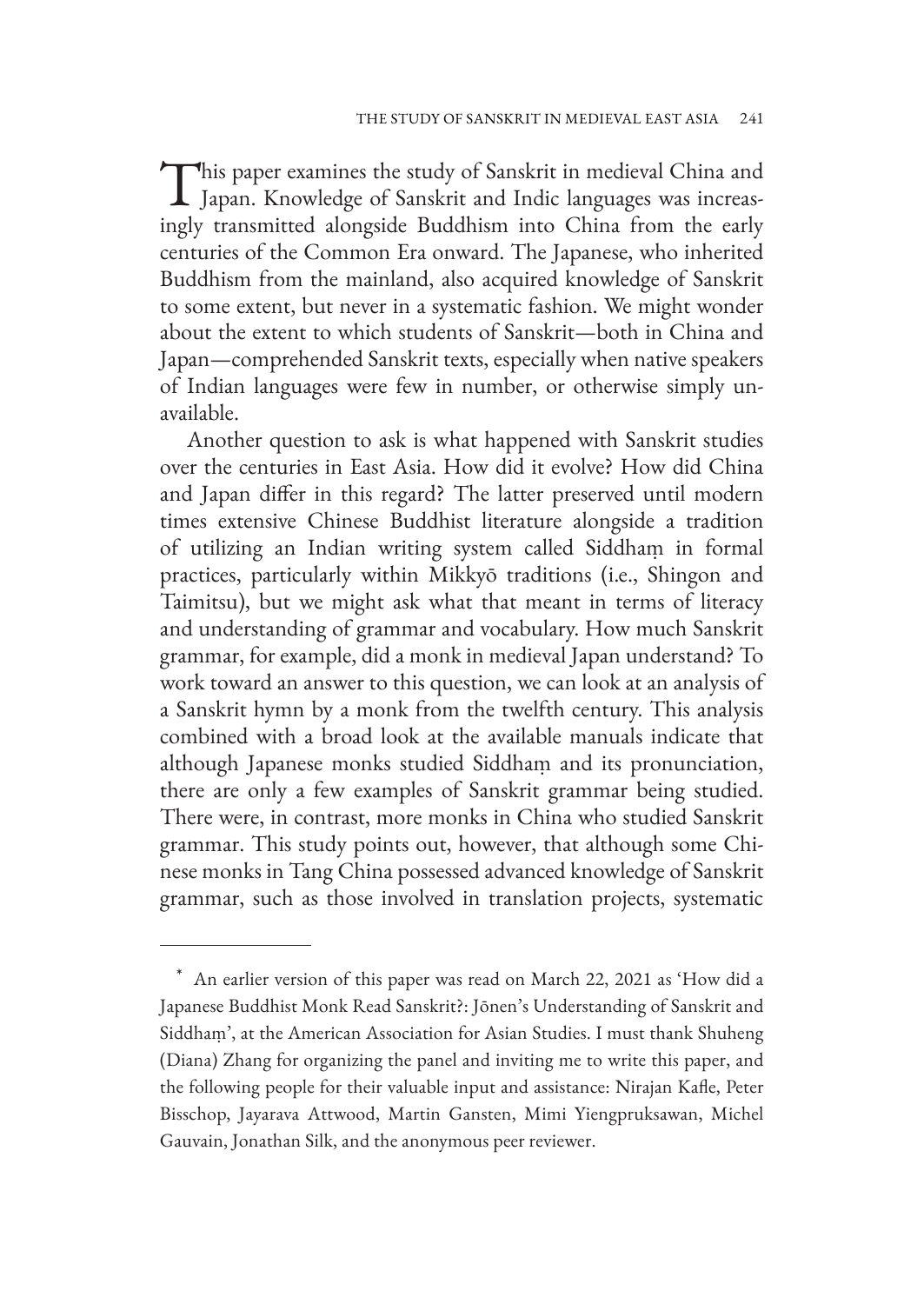study of the Sanskrit language faced a number of obstacles and it was not maintained over time. Although Siddhaṃ took on an important role within hieratic contexts both in China and Japan, this did not mean many Buddhist monks in medieval East Asia necessarily read Sanskrit fluently, even though Siddhaṃ script was treated as a sacred writing system.

## **Historical Background: Indic Languages in China**

Indic and other foreign scripts would have been seen in China as early as the beginning of the Common Era following the first translations of Buddhist texts. These included the Kharosthī and Brāhmī scripts early on.<sup>1</sup> One of earliest datable references to Kharoṣṭhī and Brāhmī is found in the Chinese translation of the \**Vibhāṣā-śāstra* (*Piposha lun* 鞞婆沙論), produced in 383 CE: 'It is akin to quickly learning Kharoṣṭhī script when having already learnt Brāhmī script 如學梵書已速學佉樓書'.<sup>2</sup> The translation of the *Guoqu xianzai yinguo jing* 過去現在因果經 [Sūtra on Past and Present Causes and Effects] by Guṇabhadra / Qiunabatuoluo 求那跋陀羅 (394–468) mentions that in Jambudvīpa there exist the Brāhmī and Kharoṣṭhī scripts, but there also exists a 'Lotus Script' (*lianhua shu* 蓮花書).<sup>3</sup> M. Nasim Khan has investigated an undeciphered script in Gandhāra, which he initially called Kohi. He points out that the *Mahāvastu* and the *Lalitavistara* refer to Brāhmī, Kharoṣṭhī, and Puṣkarasārī, the latter likely referring to this unique script of Gandhāra.<sup>4</sup> Another Chinese translation, the *Fo benxing ji jing* 佛本行集經 [Sūtra of the Collection of the Past Activities of the Buddha] translated by

<sup>1</sup> For a discussion of these scripts, see Falk, *Schrift im alten Indian*, 84–167.

<sup>&</sup>lt;sup>2</sup> T 1547, 28: 493b7–8. 佉樓 (Middle Chinese: kʰɨa ləw). Reconstructed read-

ings of Middle Chinese (Pulleyblank) drawn from database on Wikitionary.org.

<sup>3</sup>*T* 189, 3: 628a15–16.

<sup>4</sup> Khan, 'Kohi or Puşkarasāri', 7–8. I must thank Henry Albery (private communication, January 21, 2021) and Andrew Nguy (private communication, February 3, 2021) for pointing out the information related to Puṣkarasārī.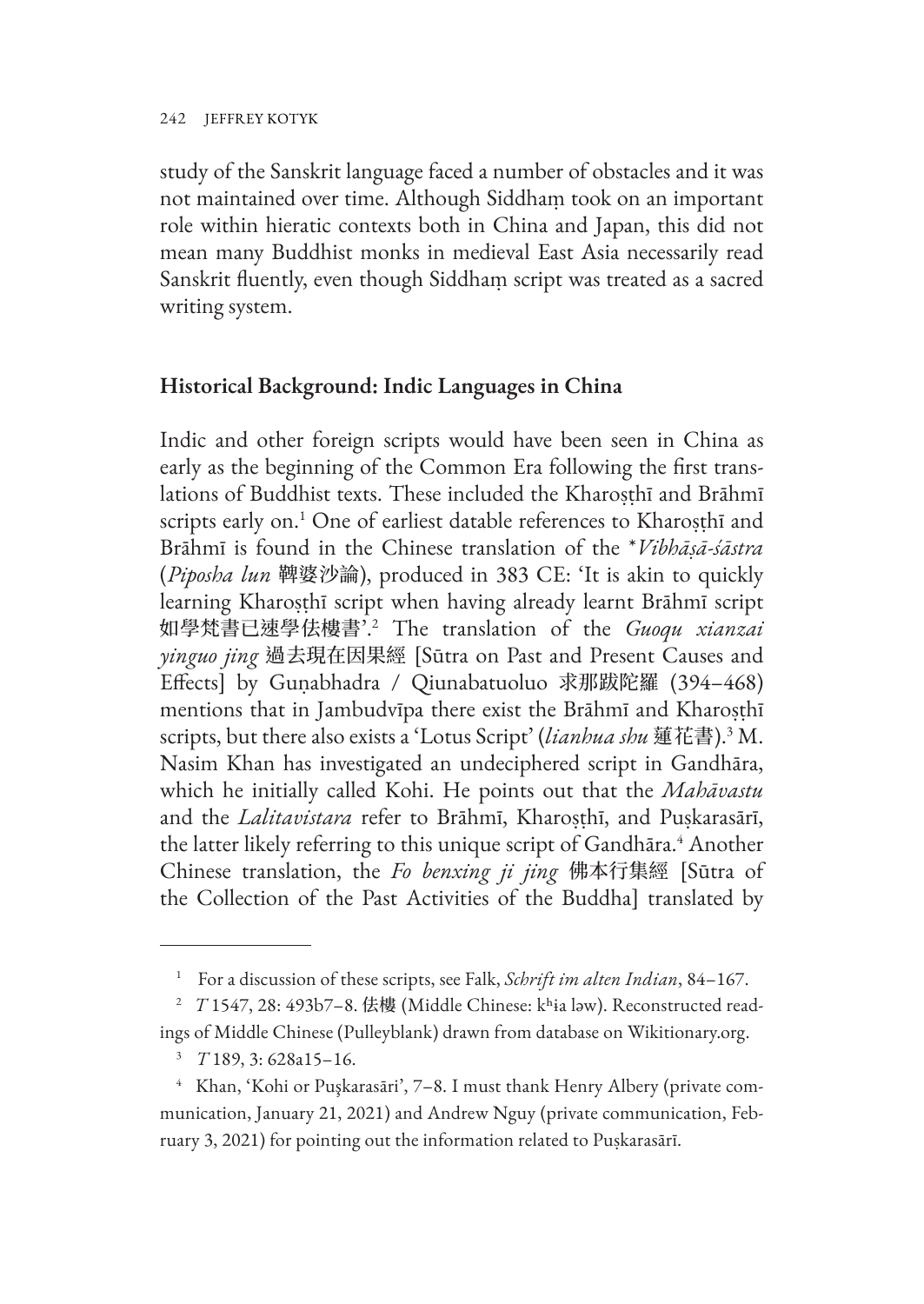Jñānagupta/Shenajueduo 闍那崛多 (523–600/605?), lists sixty-four scripts, one of which is 'Script Taught by the Sage \*Puṣkara 富沙迦羅 仙人說書' with a Chinese note translating this as 'Lotus' (*lianhua* 蓮 花).<sup>5</sup> The 'Lotus Script' in question, therefore, certainly refers to the Puṣkarasārī script. There is no mention in said list of Siddhaṃ (Chn. *Xitan*; Jpn. *Shittan* 悉曇), which would later feature prominently in East Asia. This is in contrast to Chaudhuri who claims that 'the Brāhmī scipt used for writing Sanskrit had regional variations, and the Chinese called the script form that was introduced to them as *hsi-t'an* 悉曇, a corruption of Siddham. They commonly used this word to mean the language also'.6 In reality, during the first five to six centuries of the Common Era, we see a Chinese awareness of Kharoṣṭhī and Brāhmī, but not Siddhaṃ. Siddhaṃ in these early centuries would have presumably just referred to the standard model of syllabic arrangement, rather than a specific system of writing, which came later.<sup>7</sup>

The Chinese would have been exposed to foreign languages and scripts during the early contacts with the 'Western Regions' (*Xiyu* 西 域). This is illustrated by the introduction of foreign loanwords and characters devised to phonetically represent them from the period of the Han dynasty onward, such as, for instance, *tihu* 醍醐. Pulley-

<sup>&</sup>lt;sup>5</sup> T 190, 3: 703c12. 富沙迦羅 (Middle Chinese: puw<sup>H</sup> ʂaɨ<sup>H</sup> kɨa la). This same text gives what appears to be the earliest Chinese reference to the Greek language. 耶寐尼書 (Middle Chinese: jia mi<sup>H</sup> ηji) appears to be a transliteration of *Yavanī* ('Ionian, Greek'), which presumably would refer to Bactria. The subsequent note reads, 'In Chinese called the script of Daqin 隋言大秦國書'. *T* 190, 3: 703c13. Daqin is a reference to the Levant and/or Byzantium, or in some cases to territories in Persia. For some recent points on Daqin, see Kotyk, 'La nascita di Cristo', 116–117.

<sup>6</sup> Chaudhuri, *Sanskrit in China and Japan*, 9.

<sup>7</sup> Salomon notes that 'the terms *siddham* and *Siddamātṛkā* later came to be applied not only to the system of syllabic arrangement, but also to a particular local and highly influential script form which was current in northern India around the second half of the first millennium CE'. Salomon, *Siddham Across Asia*, 11.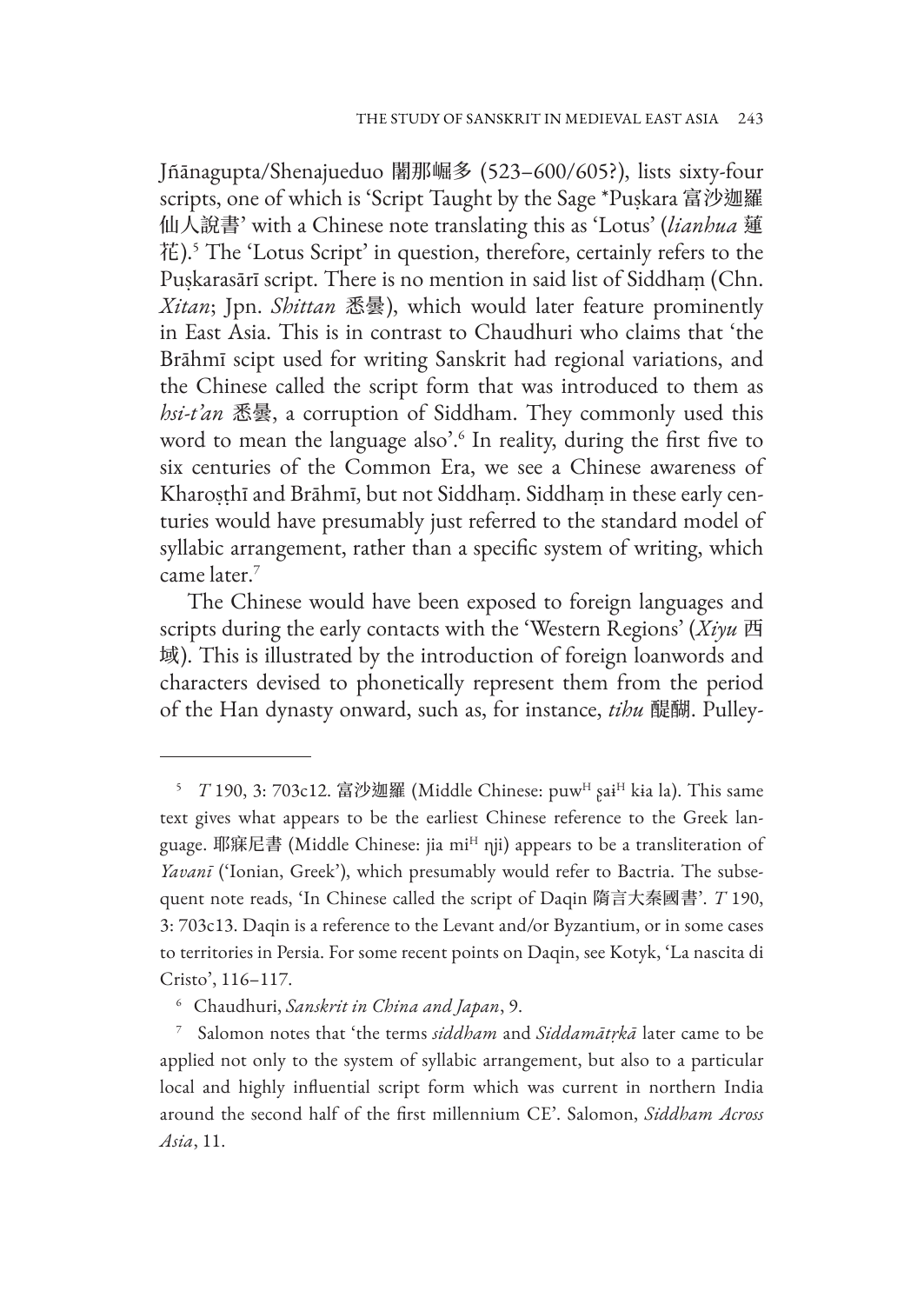blank connected this to Mongol *čige*(*n*) (kumiss) and concluded that 'the assumption of a common borrowing from Hsiung-nu [Xiongnu 匈奴] seems to be the best way to account for this'.8 Interest in foreign scripts, however, appears to have been largely limited to the Buddhist community. Some early translators of Indic texts, such as Faxian 法顯 (d. 418–423), who travelled to India and back between 399–414, became literate in Sanskrit and other Indic languages. Faxian, for example, in Pāṭaliputra 'studied Sanskrit texts and the Sanskrit language' 學梵書梵語 for three years.9 The extent to which someone in China during Faxian's time could have learnt Sanskrit is unclear. We might imagine that monks in China largely learnt Sanskrit and other Indic languages through direct instruction from foreign monks or even Brahmins resident in China, but only when this was possible.

We can point to the study of foreign languages in the capital from the early part of the Tang dynasty. According to an early version of the biography of Xuanzang 玄奘 (602–664), for example, at the age of twenty-nine 'he stayed in the capital, widely familiarizing himself with foreign lands, and extensively studying scripts and languages' 頓迹京輦廣就諸藩遍學書語. Information concerning under whom he studied is not given.<sup>10</sup> There is no evidence that the *Aṣṭādhyāyī* by Pāṇini was ever translated into Chinese, but we can imagine that some Indian teachers in China would have possessed the background education to teach Sanskrit grammar. One of the five traditional sciences (Skt. *pañca-vidyā*; Ch. *wu ming* 五明) is the study of grammar and phonology (Skt. *śabda-vidyā*; Ch. *sheng ming* 聲明). Xuanzang in his account of India mentions this as part of the general

<sup>8</sup> Pulleyblank, 'The Consonantal System of Old Chinese: Part II', 255.

<sup>9</sup> This is reported in his travelogue, the *Gaoseng Faxian zhuan* 高僧法顯傳 [Account of the Eminent Monk Faxian]. See *T* no. 2085, 51: 864b28–29.

<sup>&</sup>lt;sup>10</sup> See translation in Kotyk, 'Chinese State and Buddhist Historical Sources on Xuanzang', 529–530. This biography in question is that compiled by Daoxuan 道宣 (596–667) sometime between 646–649. The early recensions of this text were preserved in Japan. See details in Ibid., 520–521.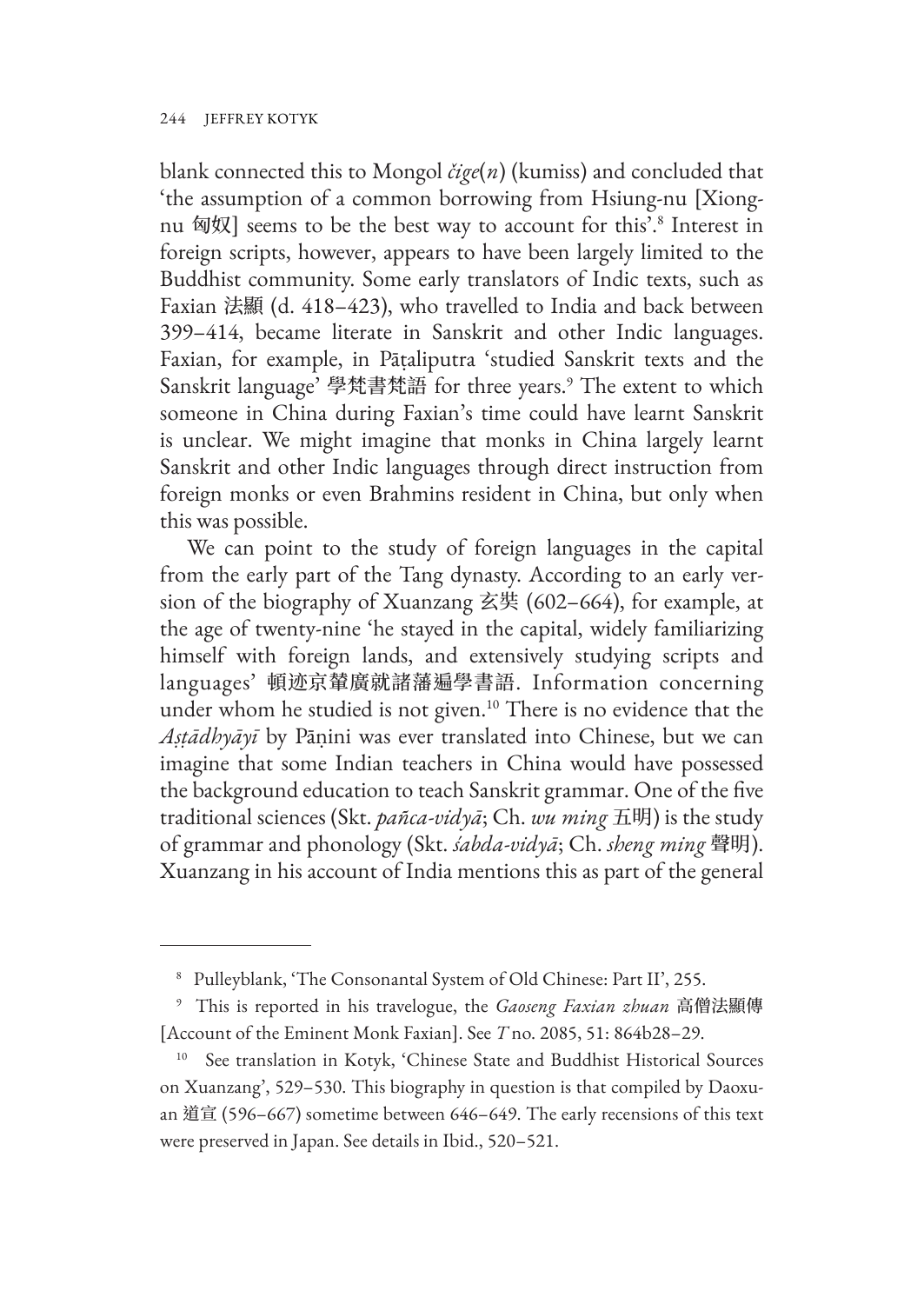curriculum of students there from the age of seven.<sup>11</sup> We can indeed imagine a number of Indian monks during the Tang period offering guidance in Sanskrit studies in China. Xuanzang also relates that the Sanskrit language and script 'were created by the god Brahma 梵天 所製', and that the pronunciation of Middle India (in contrast to neighboring regions) was identical to that of the gods.12 The sanctity and divine power of the language, and the need for proper pronunciation, were instilled in the Chinese imagination through this conceptualization of Sanskrit.

In a later generation, Yijing 義淨 (635–713), another monk who studied abroad in what are now geographically the nations of Indonesia and India, was confident that one could translate Sanskrit after studying the language for a few years. He explains as follows:

If you just learn this, you will understand all the rest of the language. It isn't the same as the older *Thousand Word Prose*. If you read Sanskrit texts together with the Siddhaṃ manual(s), you will be able to translate in one or two years. 但學得此則餘語皆通, 不同舊千字文. 若兼悉曇章讀梵本, 一兩年間即堪翻譯矣. 13

Siddhaṃ script, which descended from Brāhmī script, became an important component within Buddhist Mantrayāna in China and later Japan. Mantrayāna became increasingly widespread in the years following Yijing's death. We can observe that here specifically Yijing does not explicitly mention grammatical forms, declensions, conjugations, etc., but Yijing does discuss Sanskrit grammar in an overview of the topic in chapter thirty-four of his account of foreign Buddhist realms from the year 691.<sup>14</sup>

<sup>11</sup> *T* no. 2087, 51: 876c17–18.

<sup>12</sup> *T* no. 2087, 51: 876c9–14.

<sup>13</sup> *T* no. 2133A, 54: 1190a20–21.

<sup>14</sup> See translation in Li, *Buddhist Monastic Traditions of Southern Asia by Śramaṇa Yijing*, 145–155. See *T* 2125, 54: 228b1–229c27. The Chinese title is *Nanhai jigui neifa chuan* 南海寄歸內法傳 [A Record of Buddhist Practices Sent Home from the Southern Sea].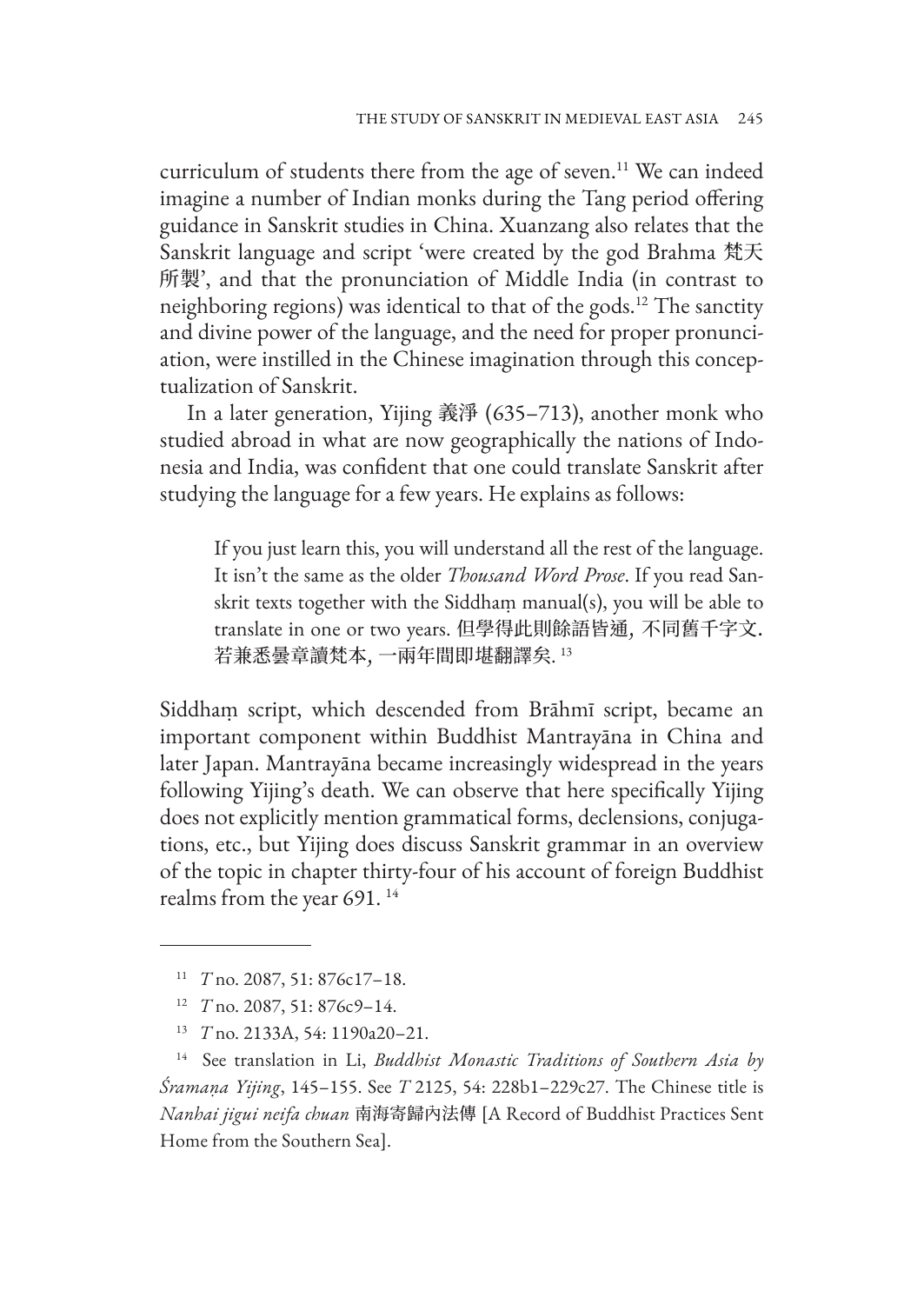It is evident that Sanskrit grammar was also already known to contemporary Chinese monks to some extent. For instance, the noun cases in Sanskrit were known to Fazang 法藏 (643–712). These cases were literally called the 'eight variable voices' (*ba zhuansheng* 八轉聲) in Chinese ('voice' in this context does *not* involve verbs), although the original term in Chinese was *zhuan* 囀, which means to chirp or sing. Fazang provides a relatively detailed overview of the noun cases in his commentary on the *Avataṃsaka-sūtra* (*Huayan jing tanxuan*   $ji$  華嚴經探玄記), as follows:

The eight 'voices' are according to the [linguistic] rules of western countries. If one wants to read Buddhist and non-Buddhist texts, one must understand the theory of voices [i.e., cases] and the rules regarding the eight variable voices. If not clearly understood, then one will be unable to know the distinctions in meaning. I. \**puruṣa*[ḥ]. This is the indicative voice [nominative case], as in 'the man chops the tree' indicates that man. II. \**puruṣam*. 15 This is the voice [expressing] to what / whom the action is done [accusative case], as in 'the tree to which the action of chopping is done'. III. \**puruṣeṇa*. This is the voice expressing the instrument [by] which something is done [instrumental case], as in 'to chop with a hatchet'. IV. \**puruṣāya*. This is the voice conveying for what something is done, as in 'to chop for the man'. V. \**puruṣāt*. This is the voice that conveys a cause [ablative case], as in 'because the man builds a structure, etc'. VI. \**puruṣasya*. This is the voice which conveys that which belongs [genitive case], as in 'the servant belongs to the master'. VII. \**puruṣe*. This is the voice that conveys that which is dependent [locative case], as in 'the guest is dependent upon the master'. The second [fascicle] of the *Yogā*[*cārabhūmi*] calls the above seven types as the 'seven model phrases', since with this one can understand the major models [of cases].<sup>16</sup> The theory of voices is of eight variants. They

<sup>15</sup> Read *si* 私 as *shan* 衫, as per note in Taishō.

<sup>&</sup>lt;sup>16</sup> This is quoting the second fascicle of the Chinese translation of the *Yogācārabhūmi* (*Yuqie shidi lun* 瑜伽師地論). See *T* no. 1579, 30: 289c1–3.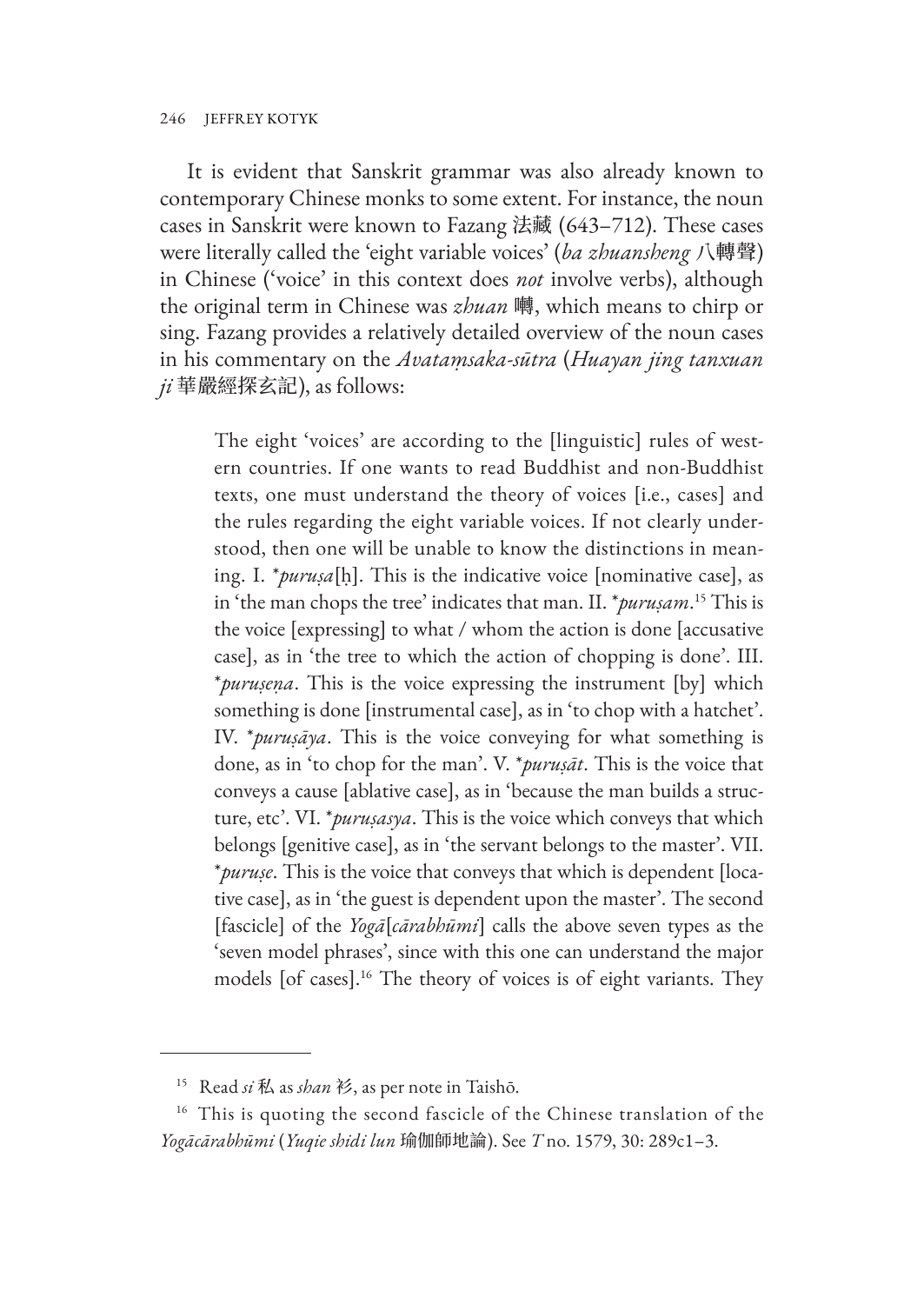additionally include \*[*he*] *puruṣa*. 17 This is the vocative voice. Furthermore, these eight voices include three types: the masculine voice, feminine voice, and neuter voice. These above were explained with the masculine voice, since in Sanskrit a gentleman is called *puruṣa*. Moreover, these eight further each include three: the singular voice, dual voice, and plural voice, which then comprise twenty-four voices. There are twenty-four when addressing a gentleman, and also twenty-four voices for the feminine and neuter [respectively]. There are altogether seventy-two voices. One can understand them accordingly with reference to the rules. However, here [in China] we mostly do not have this model. 聲者依西國法, 若欲尋讀內外典藉, 要解聲論八轉聲法. 若不明知必不能知文義分齊. 一補盧沙, 此是 直指陳聲, 如人斫樹, 指說其人. 二補盧私, 是所作業聲, 如所作斫 樹. 三補盧崽拏, 是能作具聲, 如由斧斫. 四補盧沙耶, 是所為聲, 如為人斫. 五補盧沙䫂, 是所因聲, 如因人造舍等. 六補盧殺娑, 是 所屬聲, 如奴屬主. 七補盧鎩, 是所依聲, 如客依主. 瑜伽第二名上 七種為七例句, 以是起解大例故. 聲論八轉, 更加偰補盧沙, 是呼 召之聲. 然此八聲有其三種, 一男聲, 二女聲, 三非男非女聲. 此上 且約男聲說之, 以梵語名丈夫為補盧沙故. 又此八聲復各三, 謂一 聲, 二聲身, 三多聲身, 則為二十四聲. 如喚丈夫有二十四, 女及非 男女聲亦名有二十四, 總有七十二種聲. 以目諸法可以准知, 然此 方多無此例.<sup>18</sup>

Fazang gives the inflected forms of puruṣa (masculine, singular) transliterated into Chinese: *bulusha* 補盧沙 (\**puruṣa*[ḥ]), *bulushan* 補盧衫 (\**puruṣam*), *buluzaina* 補盧崽拏 (\**puruṣeṇa*), etc. Students of Sanskrit in China conceivably relied on this sort of system of phonetic representation, even when learning the noun cases. Later authors were also aware of case inflections. Huilin's lexicon from 807, for example, explains that the different phonetic transcriptions

<sup>17</sup> Read 醯補盧沙. Compare *T* no. 1831, 43: 614a2. See also *T* no. 2702, 84: 385a07.

<sup>18</sup> *T* no. 1733, 35: 149a28–b16. See alternative translation in Staal, *A Reader on the Sanskrit Grammarian*s, 18–19. See also the earlier translation in van Gulik, *Siddham*, 19–20.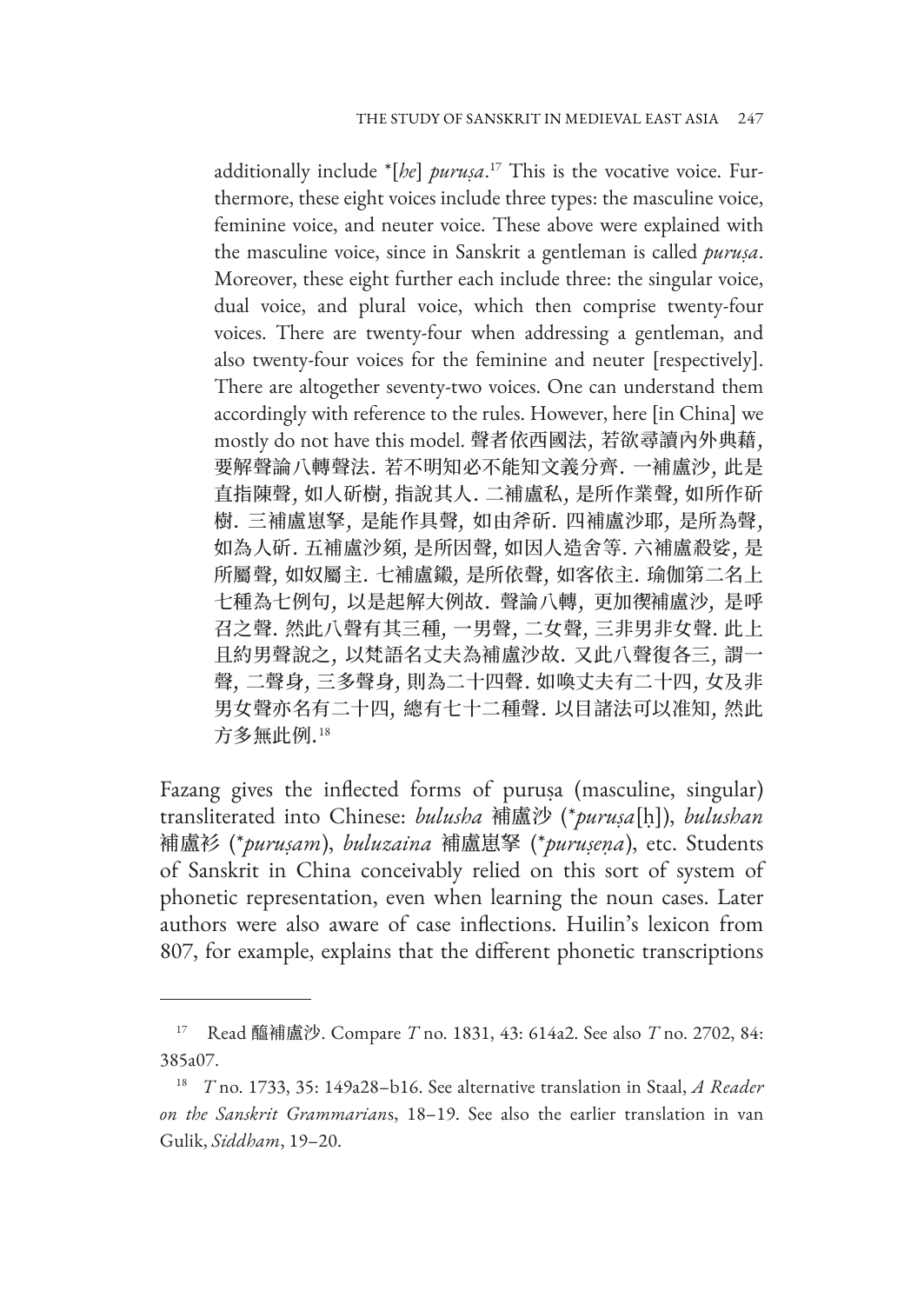of 'Magadha' in Chinese stem from the varying inflections. <sup>19</sup>

Staal notes that some of Fazang's examples could possibly be traced back to the grammatical tradition of India. He notes, 'The *Kāśikā*, for example, uses *paraśunā cinatti* "he cuts with an axe" to illustrate the instrumental (commenting on Pāṇini 1.4.42, 2.3.18)'.<sup>20</sup> Fazang perhaps derived these similes from a Chinese commentary on the Indian treatise on logic, the *Nyāyapraveśa* (*Yinming ruzhengli lun* 因明入正理論; T 1630), in light of the Japanese monk Annen's 安然 (b. 841) citation of a certain *Qinggan yinming lun zhuchao* 清 幹因明論註抄 [Notes on the Treatise on Logic by Qinggan], which provides a similar explanation:

The 'eight variant voices' [i.e., cases] are like when you chop a tree: there is the tree [nominative], the tree to chop [accusative], the hatchet with which to chop this tree [instrumental], chopping it [the tree] to build a house [dative], chopping it because the king orders it [ablative], chopping it because one is serving an official [genitive], and chopping it on that land [locative]. This is called chopping the tree. 八轉聲者, 例如斫樹木時, 而言樹木, 而斫樹木, 是斫樹木之斧, 而爲造屋斫之, 而因王命斫之, 而屬官家斫之, 而依 其地斫之, 呼爲斫樹.<sup>21</sup>

21 *T* no. 2702, 84: 385b18–21. Read *er* 而 as *suo* 所 throughout this line. The text cited appears to be the *Yinming ruzhengli lun zhuchao* 因明入正理論註鈔,

<sup>19</sup> *T* no. 2128, 54: 434b1–2. 摩竭提者, 或云摩伽陀, 或云摩揭陀, 或曰墨竭提, 此之多名由依八轉聲勢呼召致異, 然其意義大略不殊.

<sup>&</sup>lt;sup>20</sup> Staal, *A Reader on the Sanskrit Grammarians*, 18. See also earlier comments in van Gulik, *Siddham*, 19–20. Bronkhorst states that the *Kāśikā* 'is the oldest surviving commentary on the whole of Pāṇini's *Aṣṭādhyāyī*. It is our earliest testimony for all those sūtras of Pāṇini's text that are not cited, used or referred to in Patañjali's *Mahābhāṣya*. It is also the earliest text in the Pāṇinian tradition that contains a full *Gaṇapāṭha*, i.e., a complete collection of the lists (*gaṇa*) of words that accompany many *sūtras*. Being the earliest text of its kind that has survived, the *Kāśikā* is an indispensable tool for all historical research into the early history of indigenous Sanskrit grammar, Pāṇinian and non-Pāṇinian.' See Bronkhorst, 'The Importance of the *Kāśikā*', 129.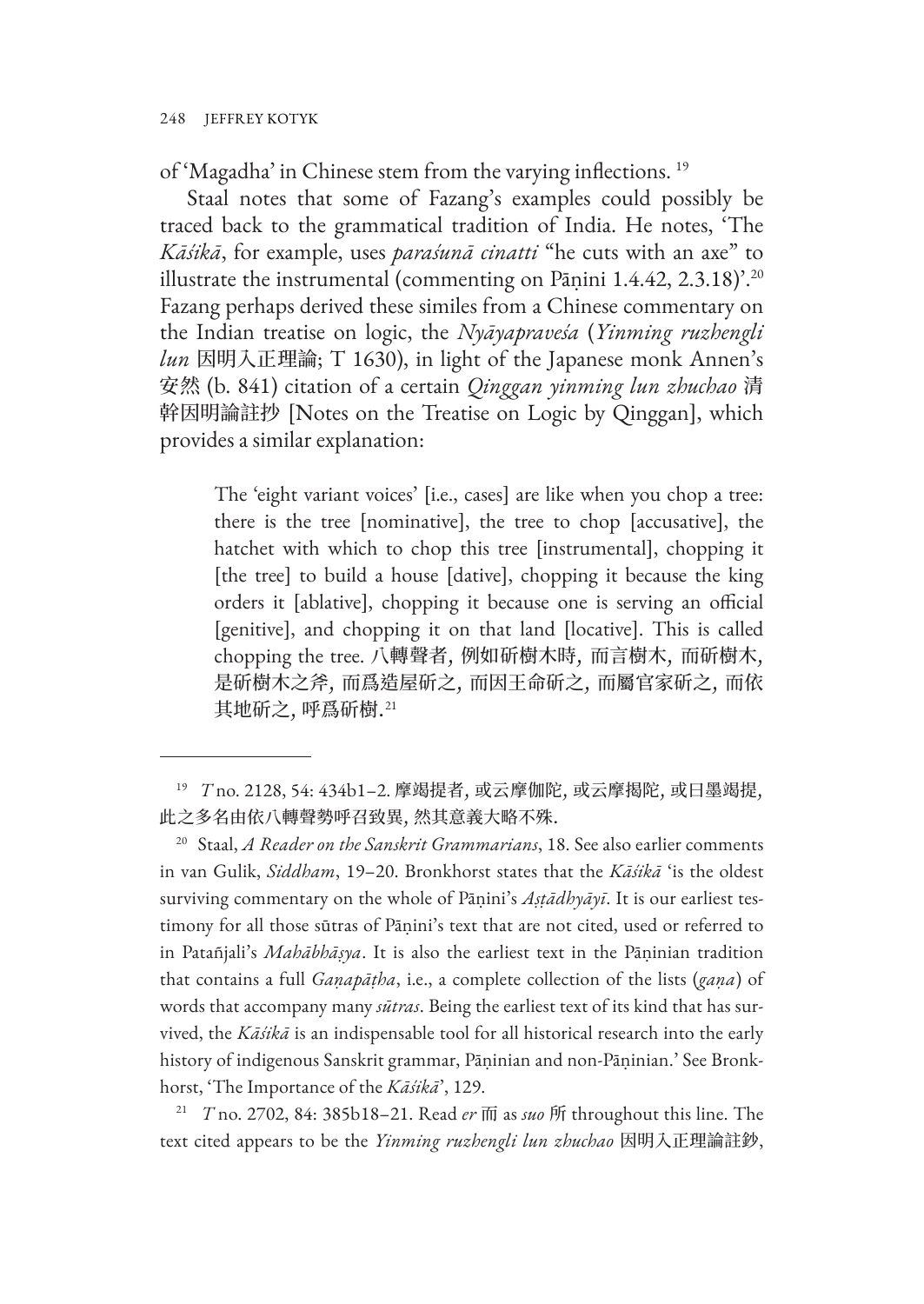In light of this sort of interest in Sanskrit grammar, we might infer that systematic study of it was undertaken within a Chinese language medium, yet van Gulik was doubtful of this. He writes, 'Chinese Buddhist monks could easily have collected the references to Sanskrit grammar scattered over the various translated sutras and supplemented this information with what they could have learned in conversation with foreign monks resident in China, so as to draw up an annotated version of the rules of the ancient Indian grammarians. As far as I know, however, this task was never undertaken in China'.<sup>22</sup> This conclusion might have been premature. The lexicon for Sanskrit grammar was already well-developed in commentarial literature in Chinese on Yogācāra during and shortly after Xuanzang's time, which was likely inspired by an interest in cultivating and emulating the *śabda-vidyā* in the Indian manner.<sup>23</sup> Fazang appears to have read Kuiji's 窺基 (632–682) commentary in particular, titled *Cheng weishi lun zhangzhong shuyao* 成唯識論掌中樞要 (Essentials of the Treatise on the Theory of Consciousness-Only in the Palm of the Hand). Therein we see an outline of the 'theory of voices, *subanta* 蘇漫多聲 說', which refers to the eight cases.<sup>24</sup> The following table reproduces Kuiji's presentation of eight declensions. Note that he only provides Chinese characters and I have added the proposed translated words in Latin script directly beneath the Chinese characters. Kuiji appears to decline *bhavan* ('being'), present participle *bhavat*, although in an irregular manner. Annen in his *Shittan zō* 悉曇藏 (Siddhaṃ Repository) reproduces these lines from Kuiji's work along with the Siddhaṃ letters, which might have been part of the original text, but the letters in Annen's work appear corrupted (although, again, this

which is listed in the *Tendaishū shōsho* 天台宗章疏 [Account of Tendai Texts] by Gennichi 玄日 (846–922). See *T* no. 2178, 55: 1137a16.

<sup>22</sup> van Gulik, *Siddham*, 21.

<sup>23</sup>See, for example, *Yugaron gi* 瑜伽論記 [*Commentaries on the Yogācārabhūmi*] by Dullyun 遁倫: *T* no. 1828, 42: 414a9–22.

<sup>24</sup> *T* no. 1831, 43: 613c3. Compare Fazang's remarks with *T* no. 1831, 43: 613c28–614a2.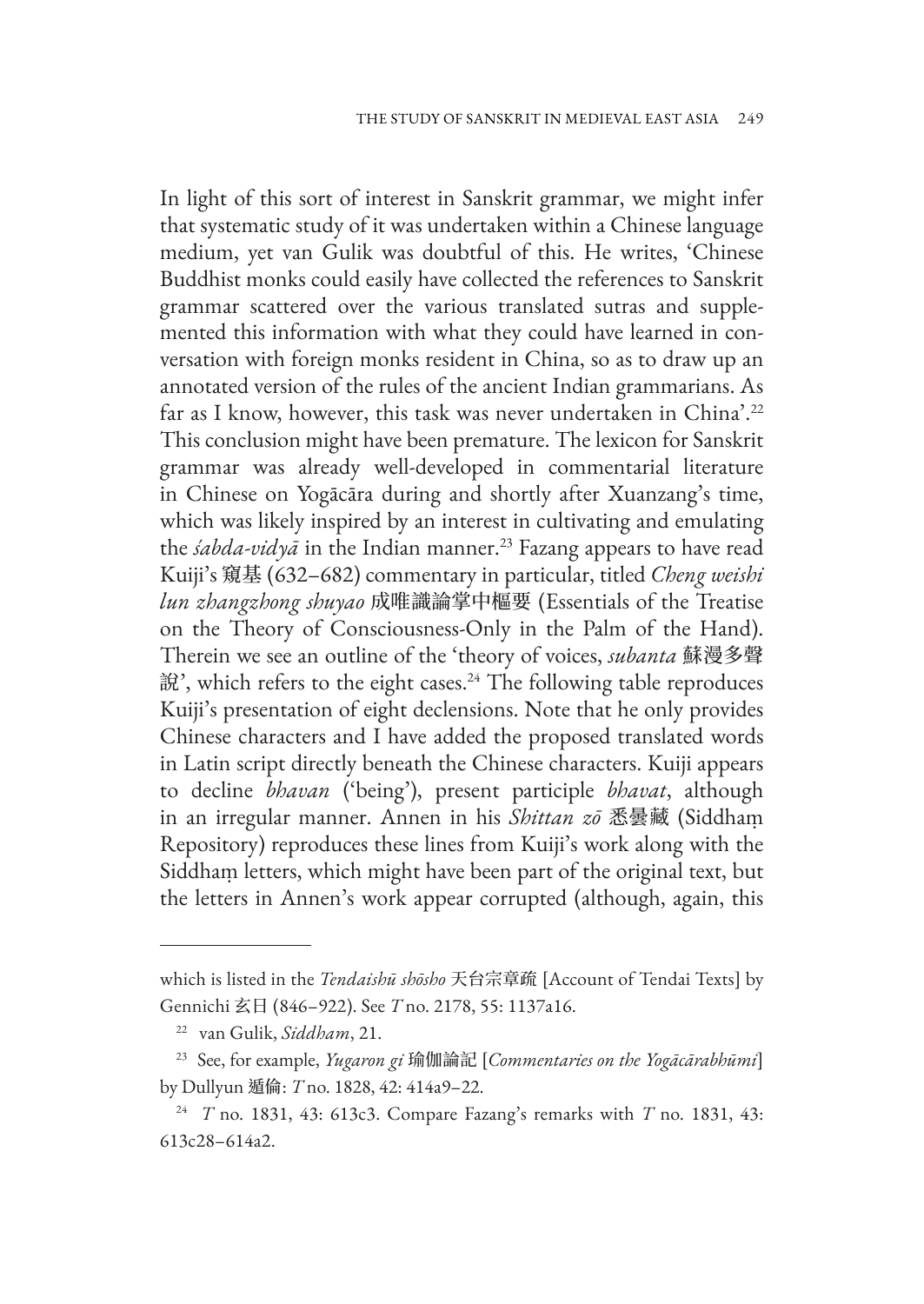#### 250 JEFFREY KOTYK

might have been part of Kuiji's original work and then recopied into latter manuscripts). I have included Annen's Siddhaṃ below each declension for reference.<sup>25</sup>

| The Theory of Voices, Subanta 蘇漫多聲說 <sup>26</sup> |                                                 |                                                   |                                                                                            |
|---------------------------------------------------|-------------------------------------------------|---------------------------------------------------|--------------------------------------------------------------------------------------------|
|                                                   | Masculine Voice<br>男聲                           | Feminine Voice<br>女聲                              | Neuter Voice<br>非男非女聲                                                                      |
| 一儞利提勢<br>1. nirdeśa                               | 一婆婆那<br>1. bhavan<br>रुरुन<br>bhabhana          | 一婆婆那帝<br>1. bhavantī<br>ৰৰৰণ<br>bhabhanati        | 一婆婆多<br>1. bhavat<br>रुरुन<br>hhabhata                                                     |
| 二鄔波提舍泥<br>2. upadeśana                            | 二婆婆那擔<br>2. bhavantam<br>そそぞう<br>bhabhanatam    | 二婆婆那底摩<br>2. bhavantīm<br>ননৰ্বম<br>bhabhanatima  | 二婆婆須<br>2. bhavat<br>र्नना<br>bhabhatta                                                    |
| 三羯咥唎迦囉泥<br>3. kartrkarana                         | 三婆婆多<br>3. bhavatā<br>ননৰক<br>bhabhanatā        | 三婆婆那底夜<br>3. bhavantyā<br>ৰ বৰ্ষ<br>bhabhanatya   | 第三囀下稍近男<br>聲<br>From third case<br>onward, it is<br>quite close to the<br>masculine voice. |
| 四三鉢囉陀儞雞<br>4. sāmpradānika                        | 四婆婆羝<br>4. bhavate<br>ৰ বৰণ<br>bhabhanate       | 四婆婆那帶<br>4. bhavantyai<br>ননৰণ<br>bhabhanate      |                                                                                            |
| 五褒波陀泥<br>5. apādāna                               | 五婆婆多褒<br>5. bhavantah<br>そそそうだ<br>bhabhanatah-ā | 五婆婆那底夜褒<br>5. bhavantyāḥ<br>れいか<br>bhabhanatya- ā |                                                                                            |

<sup>25</sup> For Annen's text, see *T* no. 2702, 84: 385a3–15. The Siddhaṃ letters and Chinese text here are extracted from The SAT Daizōkyō Text Database (https://21dzk.l.u-tokyo.ac.jp/SAT/index\_en.html).

<sup>&</sup>lt;sup>26</sup> The following website was helpful in interpreting the declensions in Chinese: https://www.dharmazen.org/X1Chinese/D45Dictionary/D08Siddham001/ D08-0002.htm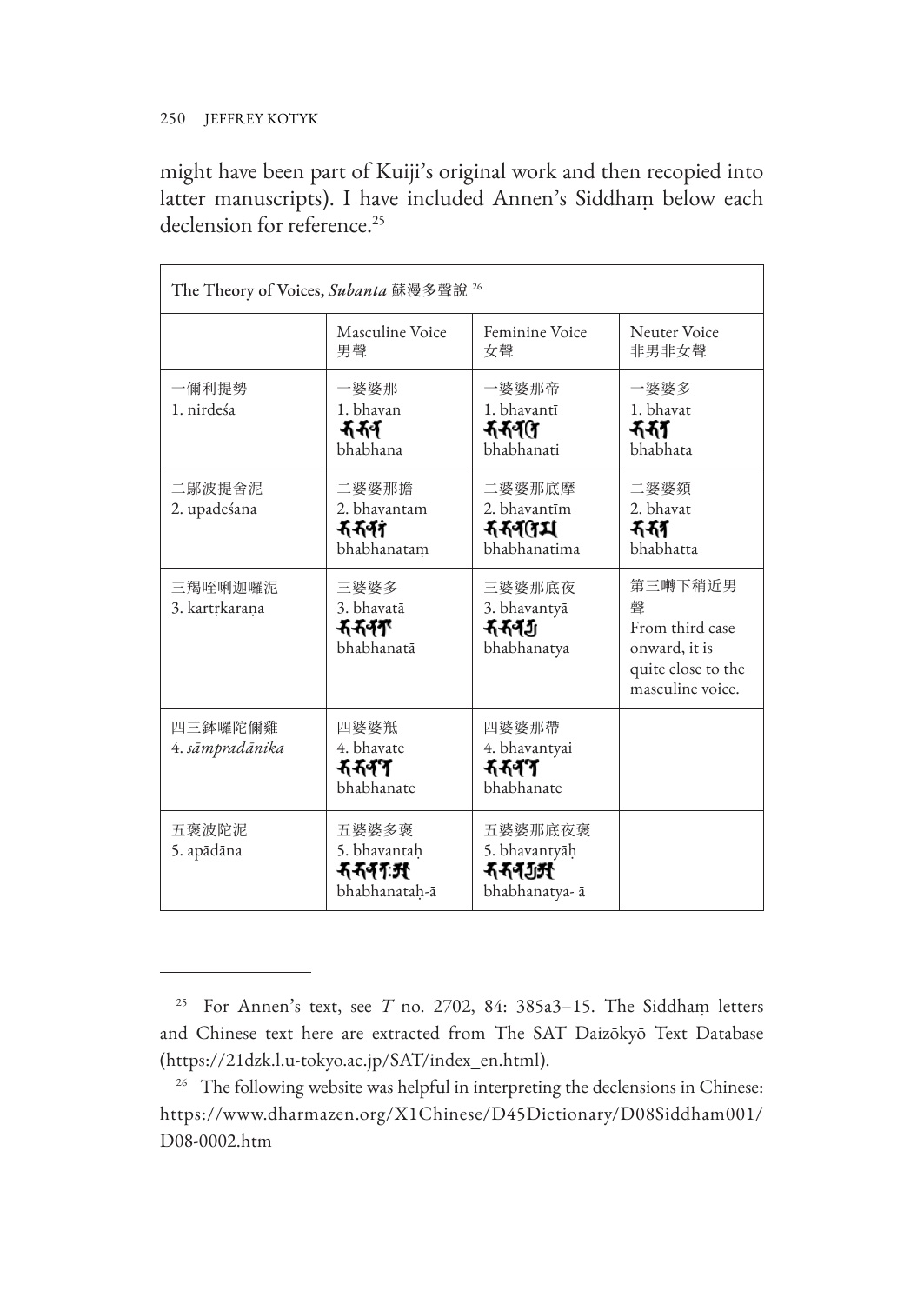| 六莎弭婆者儞<br>6. svāmivacana     | 六婆婆那多阿<br>6. bhavantah<br><b>そそそうだい</b><br>bhabhanatah-a  | 六婆婆那底夜阿<br>6. bhavantyāh<br>bhabhanatya-aḥ             |  |
|------------------------------|-----------------------------------------------------------|--------------------------------------------------------|--|
| 七珊儞陀那囉梯<br>7. samnidhānārtha | 七婆婆底<br>7. bhavati<br>र्नन(न<br>hhabhani                  | 七婆婆那底夜摩<br>7. bhavantyām<br>ননৰ্যম<br>bhabhanatyama    |  |
| 八阿曼怛羅泥<br>8. āmantrana       | 八於初囀上加醯字<br>8. Add be $(\mathcal{F}_1)$ to<br>first case. | 八於初囀上加醯字<br>8. Add be $(\mathbf{K})$ to<br>first case. |  |

This sort of presentation of Sanskrit grammar in Chinese suggests to me that all declensions and conjugations were most likely available as part of handbooks, even if these were not widely circulated, although the garbled quality of the Siddhaṃ reproduced by Annen could indicate that precise and accurate handling of the script were lacking in the original Chinese materials. This sort of approach to learning Sanskrit—with transliteration into Chinese and unreliable Siddhaṃ spellings—appears to have been what Chinese and Japanese monks would have had available to them. In the table above, it is possible that the Siddhaṃ letters were added only after the Chinese characters were used to record the declensions. In other words, the Chinese transliteration of the Sanskrit came first (perhaps recorded from oral recitation) and then the Siddhaṃ letters were added afterward. We might imagine a Chinese student learning declensions and conjugations through an oral medium and then writing down what they heard in Chinese characters. Attempting to read a Sanskrit text with this sort of system would have been conceivably quite difficult, but in the majority of cases, translation from Sanskrit into Chinese was generally undertaken with the assistance of foreign scholars, although this was not always so. <sup>27</sup>

Another point requiring consideration is that the Chinese under-

<sup>&</sup>lt;sup>27</sup> For a study of how Sanskrit Buddhist texts were translated into Chinese, see Funayama, *Butten ha dō kanyaku sareta no ka*.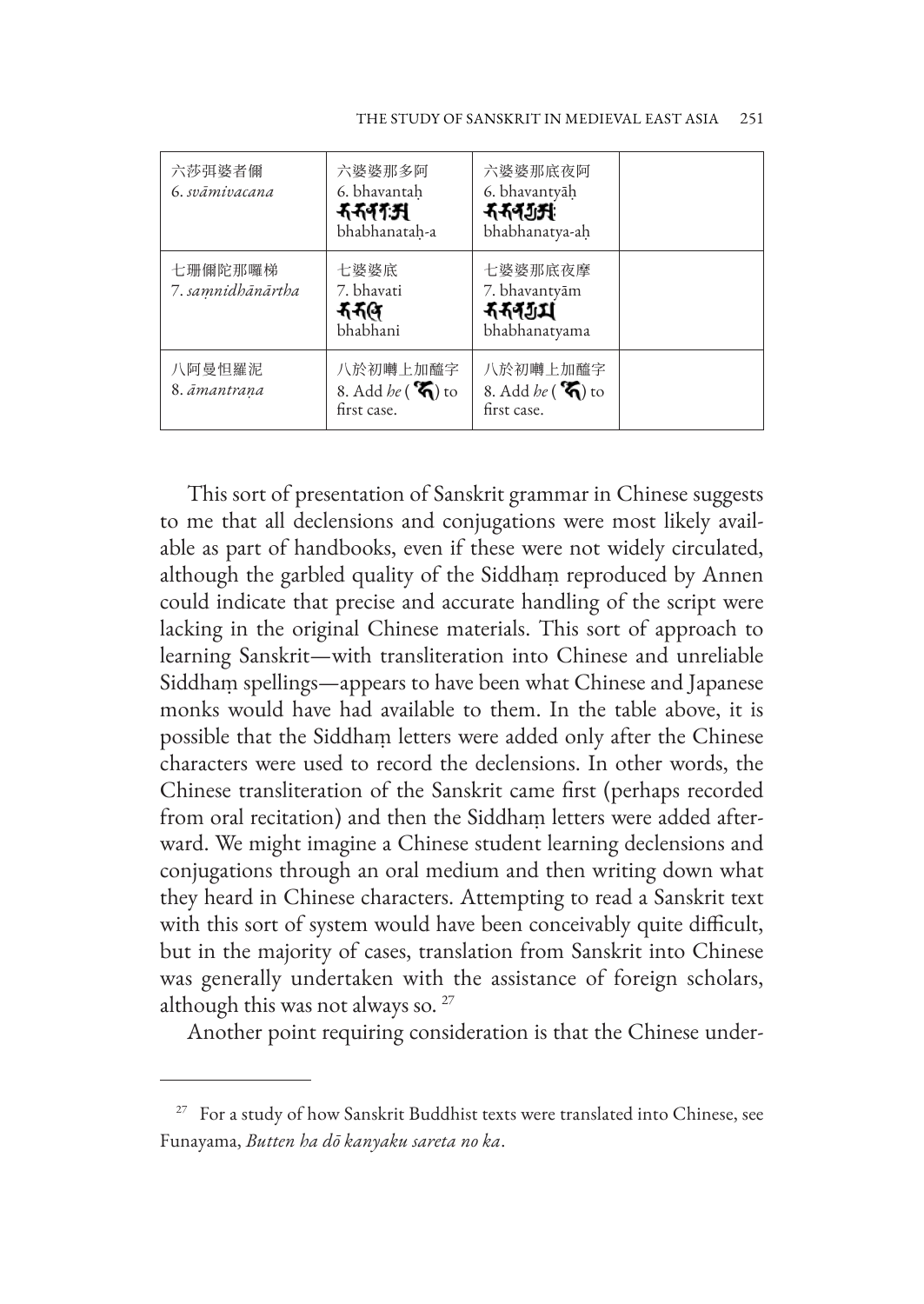#### 252 JEFFREY KOTYK

standing of Sanskrit underwent further development with particular interest in Siddhaṃ as a sacred system of writing, which was further used in visualizations.<sup>28</sup> This was in large part due to the interest in Mantrayāna, which emphasized the orthodox pronunciation of *mantras* while also greatly utilizing the Siddhaṃ script in various contexts. This interest is represented by the *Xitanzi ji* 悉曇字記 [Account of Siddhaṃ Letters] by Zhiguang 智廣 (d.u.), which dates to sometime before 806 when Kūkai 空海 (774–835) returned with it to Japan. Zhiguang states that he wrote his work after he recited *dhāraṇīs* but discovered many errors when attempting to reproduce the proper pronunciation. He met the monk Prajñābodhi (Boreputi 般若菩提) from Southern India, who had brought with him *dhāraṇī* texts to Mount Wutai. Zhiguang's work deals primarily with the phonetics of Siddhaṃ based on guidance from Prajñābodhi, but only in one brief fascicle.<sup>29</sup> This text appears in Kūkai's catalog of items brought back from China, although it does not appear to be mentioned in Chinese sources. Manuals on Sanskrit grammar, assuming they existed, might have also similarly remained unrecorded in the extant literature of Chinese Buddhism. Kūkai also records a text titled *Xitan shi* 悉曇釋 [Explanation of Siddhaṃ].<sup>30</sup> Annen in 885 cites this work in two instances, but only in one of these does the citation mention Siddhaṃ, and this is just Sanskrit letters with *kanji* (Chinese characters) used for phonetic transliteration. We cannot determine whether this was a guide to grammar.<sup>31</sup>

<sup>28</sup> The deities depicted in *maṇḍalas* are generally each assigned a seed syllable (Skt. *bīja*). These were preserved in Japan. For an encyclopedic overview of the two primary *maṇḍalas* of East Asia with their various deities, seed syllables, and other features, see Somekawa, *Mandara zuten*.

<sup>29</sup> *T* no. 2132, 54: 1186a10–13. A text by Prajñābodhi (*Nan Tianzhu Boreputi xitan yishiba zhang* 南天竺般若菩提悉曇一十八章; Eighteen Chapters on Siddhaṃ by South Indian Prajñābodhi) is recorded in Annen's catalog: *T* no. 2176, 55: 1130c19–20.

<sup>30</sup> *T* no. 2161, 55: 1064a27–28.

<sup>31</sup> See *T* no. 2702, 84: 407c8, *T* no. 2397, 75: 541b21. Annen also lists the *Xitan shi* in his bibliography: *T* no. 2176, 55: 1131a5.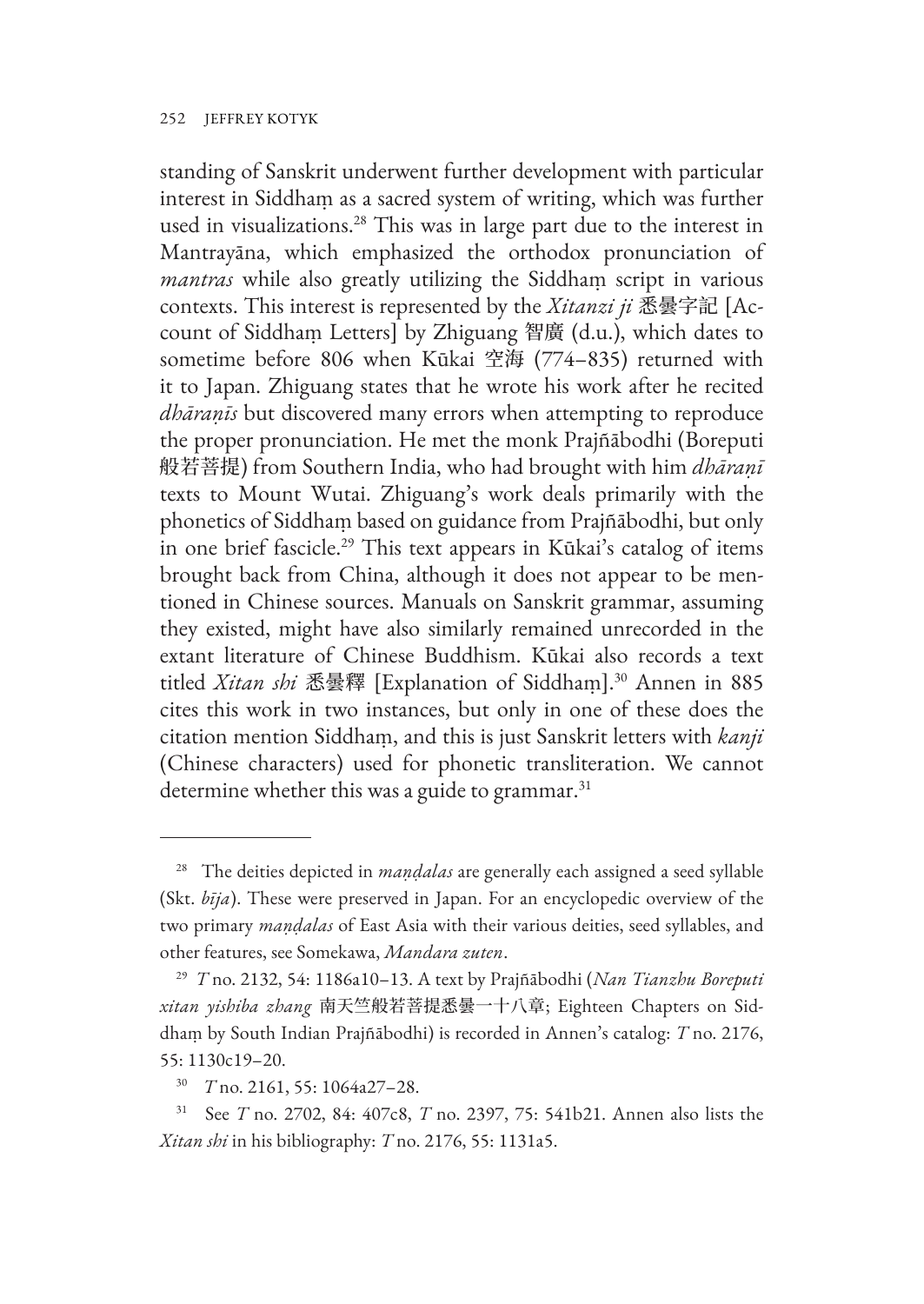#### **Japan**

Looking at Japan, the first *probable* transmission of Sanskrit studies into Japan based on the extant record dates to 736 during the Nara Period, the year when Bodhisena (Bodaisenna 菩提僊那; 704– 760) of India and Buttetsu 佛哲 (d.u.) of Linyi 林邑 arrived. Japan was increasingly exposed to Sanskrit in varying degrees in subsequent generations via Buddhist texts and monks returning from abroad. Hatsuzaki also points out that the study of Siddhaṃ in Japan was historically limited due to the nature of the language differing from Japanese (this was also the reality with Chinese and Sanskrit) and the relevant literature remaining largely unavailable in Japan, even though monks of Taimitsu and Shingon both studied the doctrinal and symbolic significances of Siddhaṃ letters and phrases. Monks in the early Heian period who travelled to China had advantages over their successors, since Indian teachers were available in China. There are recorded instances of Japanese monks in China who had the opportunity in China to learn Sanskrit directly from Indians and also Chinese specialists. These monks included Kūkai and others (see below).32

Kūkai's proficiency with Siddhaṃ and the associated lore is demonstrated in his *Bonji Shittan jimo narabini shakugi* 梵字悉曇 字母并釋義 [Letters of Sanskrit and Siddhaṃ, and Their Exegesis]. Some myths surrounding Kūkai, which are often held to be true even by modern scholars, suggest that he capably understood both Chinese and Sanskrit, but Kobayashi in 2009 called into question whether Kūkai really possessed a solid grasp on Sanskrit itself. Kobayashi further challenges modern scholarship that uncritically accepts the traditional account which explains that Kūkai learnt Sanskrit under Huiguo 惠果 (746–805), and assumes Huiguo, and by extension Kūkai, *must* have capably understood Sanskrit, otherwise they could not have transmitted the esoteric teachings. Kobayashi also points out that Kūkai really did not have so much time in China—which could be counted in months—to study Sanskrit and adequately

<sup>32</sup> Hatsuzaki, 'Kōbō Daishi no shittangaku', 154.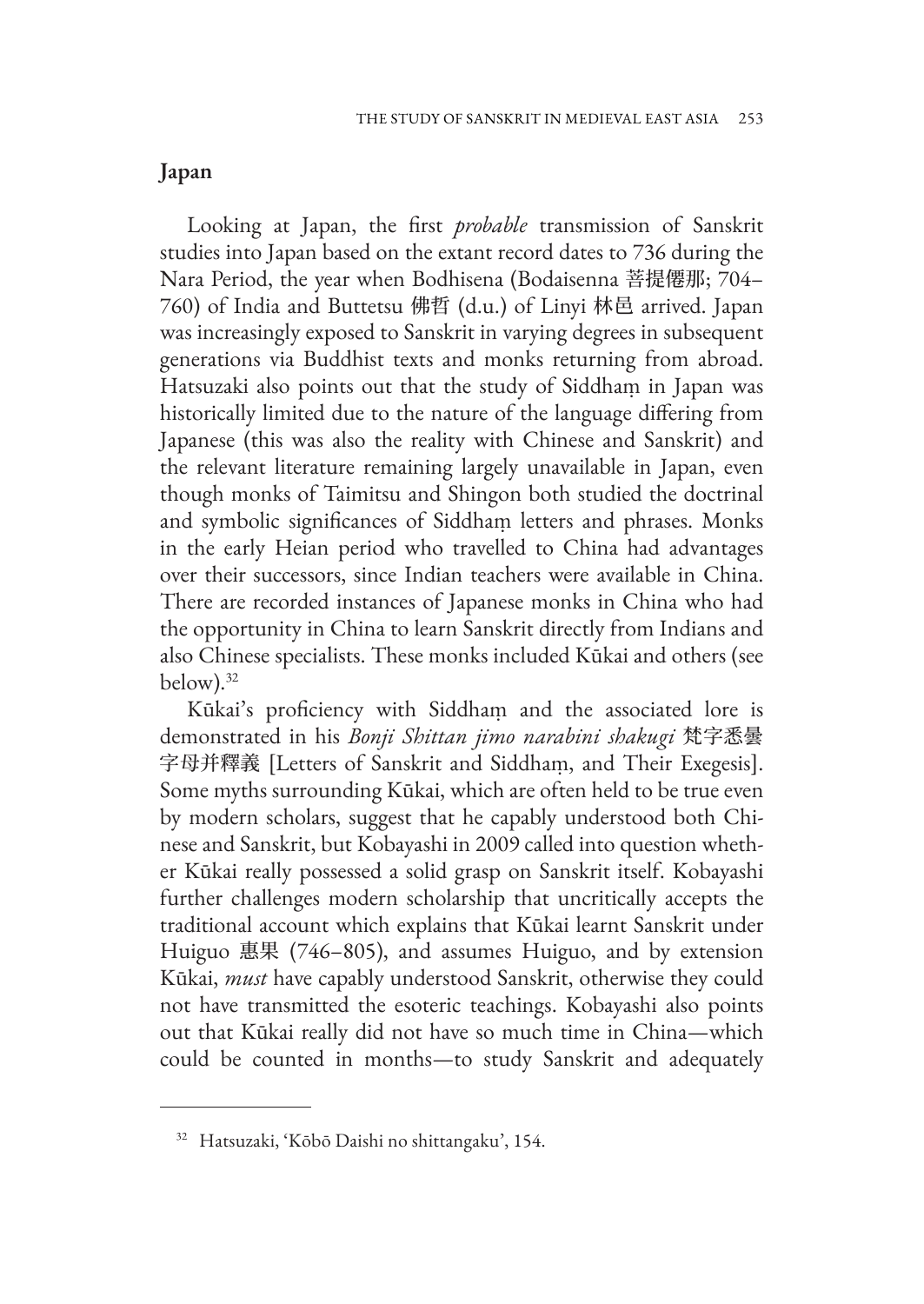master the noun declensions and verb conjugations, and furthermore what he would have read was *dhāraṇīs*, which are merely incantations, rather than literature, that only require basic knowledge of the Siddhaṃ script.

Another figure of note was the Tendai monk Ennin 圓仁 (794– 864). His travelogue written in China, the *Nittō guhō junrei kōki* 入 唐求法巡禮行記 [The Record of a Pilgrimage to China in Search of the Dharma], gives the follow account on 28th of June, 842:

I studied Siddhaṃ again and orally received the proper pronunciation from Tripiṭaka Master \*Ratnacandra of India at Qinglongsi [in the capital, Chang'an]. 於青龍寺天竺三藏寶月所, 重學悉曇, 親口 受正音. 33

Ennin mentions this tutorial, but this does not indicate he immersed himself in the study of Siddhaṃ for more than a day. In this case, he simply reviewed the pronunciation of letters with an Indian teacher, rather than having studied Sanskrit grammar. Ennin's junior colleague, Enchin 圓珍 (814–891), in autumn of 853 studied Sanskrit and acquired related texts from \*Prajñātara (Boredaluo 般若怛羅).<sup>34</sup> Again, the extent to which he studied Sanskrit is unclear, since Enchin only relates that he 'studied the Siddhaṃ manual of Brahma, and then received Sanskrit texts 學梵天悉曇章竝授梵夾經等'.<sup>35</sup>

Although Ennin, Enchin and others had opportunities to learn directly under Indian teachers in China, later Japanese monks had no such access. As we will see below, later generations of monks in Japan understood the pronunciation of Siddhaṃ letters primarily through *kanji*. The Japanese could also indicate the pronunciation of *kanji* with phonetic *kana*, but the limitations of this script would have prevented the preservation of the original pronunciation of Sanskrit. Apart from the few who studied in China, Japanese monks would have never heard or ever been able to study the 'true pronunciation'

<sup>33</sup> CBETA B18, no.95: 93b16–17.

<sup>34</sup> *T* no. 2172, 55: 1101c6–13.

<sup>35</sup> *T* no. 2172, 55: 1101c12.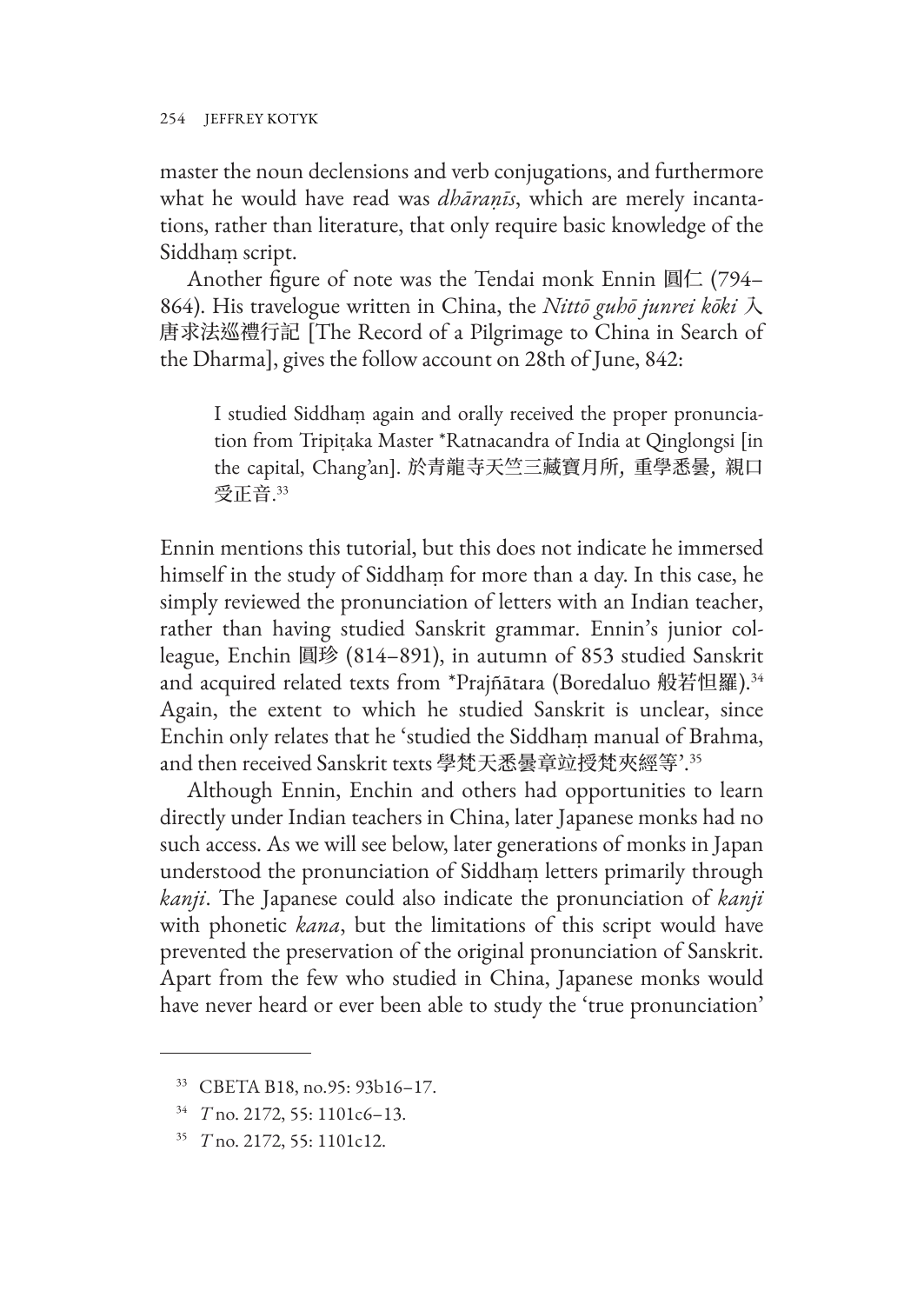of Siddhaṃ as Ennin and Enchin had experienced.

Moving to a later century, we will focus on Jōnen 靜然 (d.u.). His *Gyōrin shō* 行林抄 [T 2409; Summary of the Forest of Practices], compiled in 1154, offers a detailed analysis of a Sanskrit stanza in an attempt to decipher the meaning of the individual words.<sup>36</sup> The stanza in question also appears in some ritual manuals in the Taishō canon, in Siddhaṃ and/or transliteration into *kanji*. <sup>37</sup> One of these is the *Beidou qixing humo fa* 北斗七星護摩法 [Homa Ritual for the Seven Stars of the Dipper of the North], which is nominally attributed to Yixing  $\rightarrow$  行 (673-727), but this is spurious because this sort of practice postdates 727.38 This stanza is labelled *zhutian zan* 諸天 讚 ['Hymnal Praise for the Gods'] and was, it seems, used to evoke worldly deities for their blessings toward the end of a ritual.<sup>39</sup> It seems this stanza was treated in East Asia as a *dhāraṇī* to be recited, although it might not have originally been regarded as a *dhāraṇī*, i.e., a sacred incantation like a *mantra*.

#### **Jōnen's Analysis in Gyōrin shō of the 'Hymnal Praise for the Gods'**

The following is a translation and analysis of Jōnen's commentary on the 'Hymnal Praise' that includes his citation of Sanskrit in both Siddhaṃ and *kanji*. <sup>40</sup> The point of this exercise is to show how Jōnen read and deciphered the lines of Sanskrit. One of the main points to which we should pay attention is the absence of reference to grammar altogether in Jōnen's analysis.

<sup>36</sup> Jōnen was affiliated with the temple Mudōji 無道寺. He was a disciple of the Sōshitsu 相實, the progenitor of the Hōman-ryū 法曼流. See Dolce, 'Taimitsu', 763.

<sup>37</sup> *T* no. 924C, 19: 32c18–22. *T* no. 1287, 21: 357b20–c4. *T* no. 1290, 21: 376a17–21.

<sup>38</sup> *T* no. 1310, 21: 458b3–8. Kotyk, 'Yixing and Pseudo-Yixing', 27–30.

<sup>39</sup> See example of this: *T* no. 1287, 21: 357b20.

<sup>40</sup> *T* no. 2409, 76: 409c13–410a33. See also the work on this hymn by Kiyota, 'Shaka-zan (ōshin-zan) to shoten bongo zan', 24–28.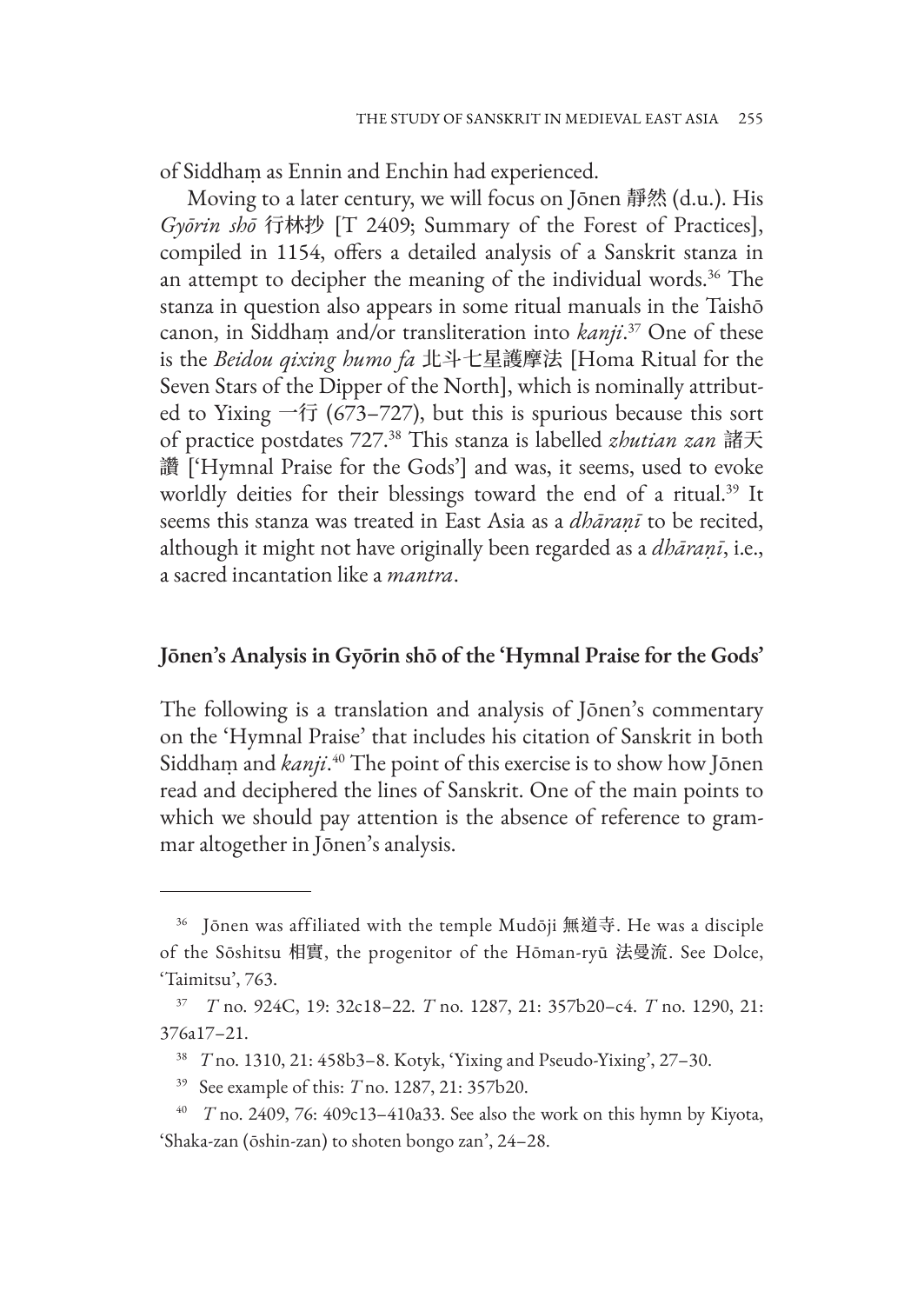256 JEFFREY KOTYK

Below I include the Siddhaṃ and *kanji* provided by Jōnen for each word or phrase alongside his notes, which I have translated. The individual vocabulary cited by Jōnen does not always match up with the initial full stanza provided at the beginning (presented immediately below), which seems to reflect the fact that he was compiling his material from multiple manuscripts.

| Siddham <sup>41</sup>           | । <b>मध्यस्वयनासर</b><br>2 <b>(हर्सरस्कन्नदम</b><br><b>3. SIGARTICA F</b><br>$4.0$ dit $7$ y $25$<br><u>s</u> প্ <b>মাত্ত্বমান্ম</b> কাধ<br><u>6 গ্</u> ৰব্ধগ্ৰম <b>া</b> নবৰ                                                                                                                                                                                                                                                                                                                                                                                                                                                       |
|---------------------------------|-------------------------------------------------------------------------------------------------------------------------------------------------------------------------------------------------------------------------------------------------------------------------------------------------------------------------------------------------------------------------------------------------------------------------------------------------------------------------------------------------------------------------------------------------------------------------------------------------------------------------------------|
| Latin Text                      | 1. ayamtudevacagasura<br>2. kindaradarakşakranaya<br>3. prapradharmagritadhikra<br>4. vidharmacapraśamaśaikhya<br>5. nemetabhūtametaprakaśaya<br>6. tanehaśramaņayadhaham                                                                                                                                                                                                                                                                                                                                                                                                                                                           |
| Kanji                           | 1. 阿 <sup>引</sup> 演 <sup>引</sup> 都泥嚩左誐素羅 <sup>一</sup><br>2. 緊那羅那 <sup>上</sup> 囉鑠迦囉 <sup>二合</sup> 那野 <sup>二</sup><br>3. 鉢囉嚩羅達磨蘖哩 <sup>二合</sup> 多地迦囉 <sup>三</sup><br>4. 尾達磨左鉢囉 <sup>二合</sup> 捨磨操企也 <sup>二合四</sup><br>5. 儞銘多部多銘多鉢羅 <sup>二合</sup> 迦捨夜 <sup>五</sup><br>6. 怛儞賀室囉 <sup>二合</sup> 麼拏也駄 <sup>引</sup> 铪 <sup>引 六</sup>                                                                                                                                                                                                                                                                                                         |
| Middle Chinese<br>(Pulleyblank) | 1. $2a$ jian $^{\rm X}$ to nej bwa $^{\rm H}$ t͡sa $^{\rm X}$ ŋa sɔ $^{\rm H}$ la<br>2. kin <sup>x</sup> na <sup>x</sup> la na <sup>x</sup> la ciak kai la na <sup>x</sup> jia <sup>x</sup><br>3. pwat la bwa <sup>H</sup> la dat mwa nat li <sup>X</sup> ta di <sup>H</sup> kai la<br>4. muj <sup>x</sup> dat mwa tsa <sup>x</sup> pwat la cia <sup>x</sup> mwa tshaw khjiš <sup>x</sup> jia <sup>x</sup><br>5. niă $^{\rm X}$ mejŋ ta bɔ $^{\rm X}$ ta mejŋ ta pwat la kai ɕia $^{\rm X}$ jia $^{\rm H}$<br>6. tať nið <sup>x</sup> ha <sup>H</sup> siť la mwa <sup>x</sup> nai jia <sup>x</sup> da <sup>H</sup> mam <sup>x</sup> |

Jōnen breaks down the hymn into individual components with reference to both the Siddhaṃ and *kanji* available to him based on a few different editions. Jōnen carried out a careful examination of the materials at hand and, as a result, was able to generally decipher

<sup>&</sup>lt;sup>41</sup> The Siddham letters and Chinese text here are extracted from The SAT Daizōkyō Text Database (https://21dzk.l.u-tokyo.ac.jp/SAT/index\_en.html).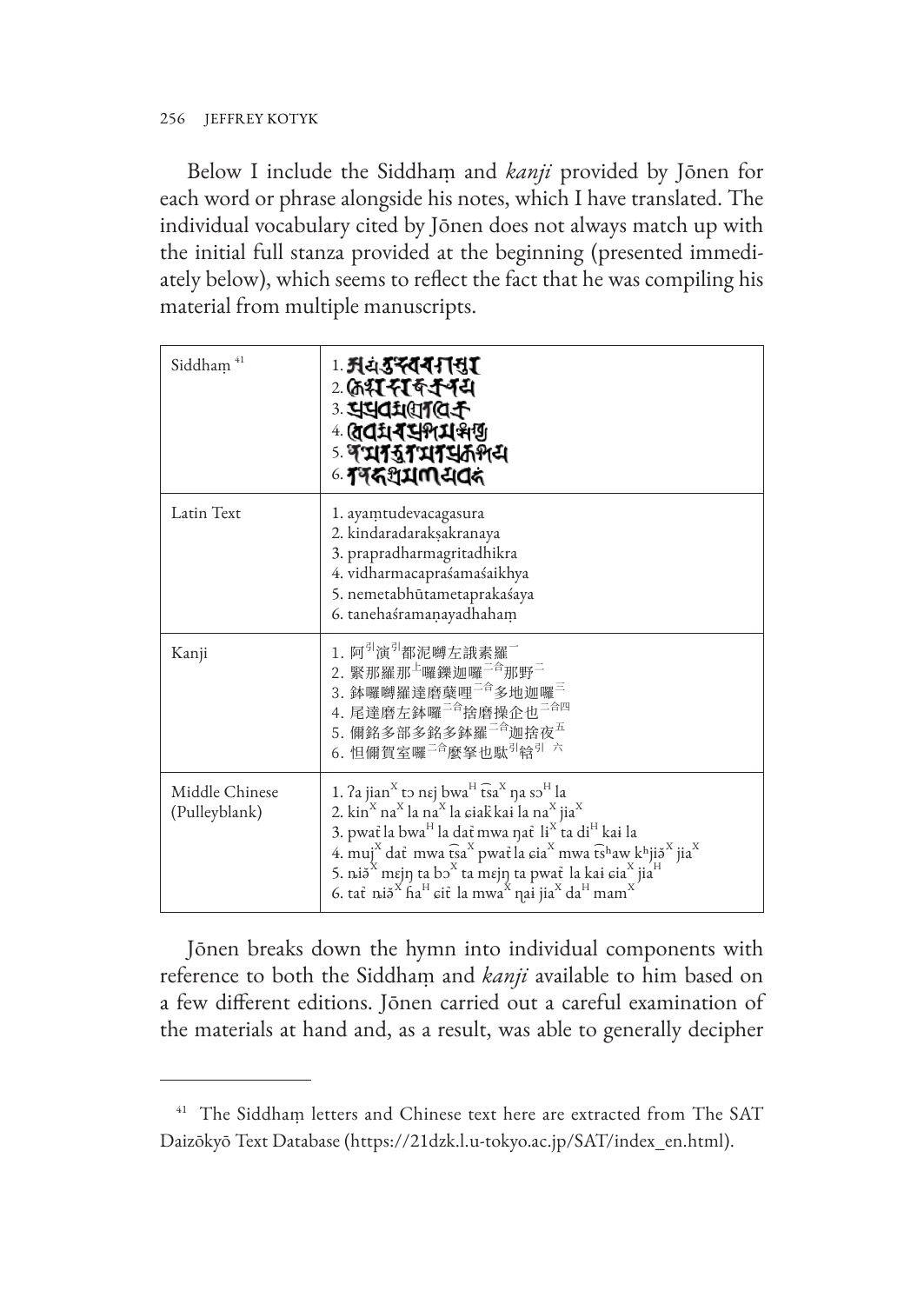the meaning of the original Sanskrit, albeit with some misunderstandings. The tone of Jōnen's writing, however, shows that he was uncertain about certain elements.

| <b>HU</b> S ayantu              | 句義未尋.諸請召呪有此句.大底請赴句歟.                                                                                                                                                   |
|---------------------------------|------------------------------------------------------------------------------------------------------------------------------------------------------------------------|
| 阿 <sup>引</sup> 演 <sup>引</sup> 覩 | I have not investigated the meaning of the phrase. Evocatory<br>incantations [of sentient beings] have this phrase. It is perhaps<br>generally a phrase for summoning. |

Jōnen infers the meaning of the phrase in question by referring to other *dhāraṇīs*, although he does not state which ones. <sup>42</sup>

| FJ deva | 天也.   |
|---------|-------|
| 泥嚩      | Gods. |

In some instances, the meanings of individual words are apparent to Jōnen without reference to other works. In other cases, as we will see below, Jōnen guesses at the meaning.

| <b>KAT</b> bhūjagā | 龍也.義釋云部惹誐.唐院讃一本云冒左迦.一本云胞若虎.<br>直云左誐者謬歟                                                                                                                                                                  |
|--------------------|---------------------------------------------------------------------------------------------------------------------------------------------------------------------------------------------------------|
| 左誐                 | Dragons. The <i>Exegesis</i> [of the Vairocanabhisambodhi] gives 部<br>惹誐. One edition of the <i>Praise</i> from Tō-in gives 胃左迦, while<br>one gives 胞若虎. Here it is perhaps an error where it gives 左誐. |

The Siddhaṃ word here is clearly referring to *bhujaga or bhujaṃga*  (snake, serpent), although the Siddhaṃ here differs from the line given at the beginning in original stanza. The Chinese transcription (*t͡sa<sup>X</sup> ŋa*左誐) is missing a character to phonetically represent *bhu*-. Jōnen critically referred to other editions, such as those from the

<sup>42</sup> There are clear examples of other *dhāraṇīs* in Chinese transliteration that commence with *kanji* phonetically representing *ayāntu*. See, for example, *T* no. 873, 18: 304a1 & 874, 18: 315c30.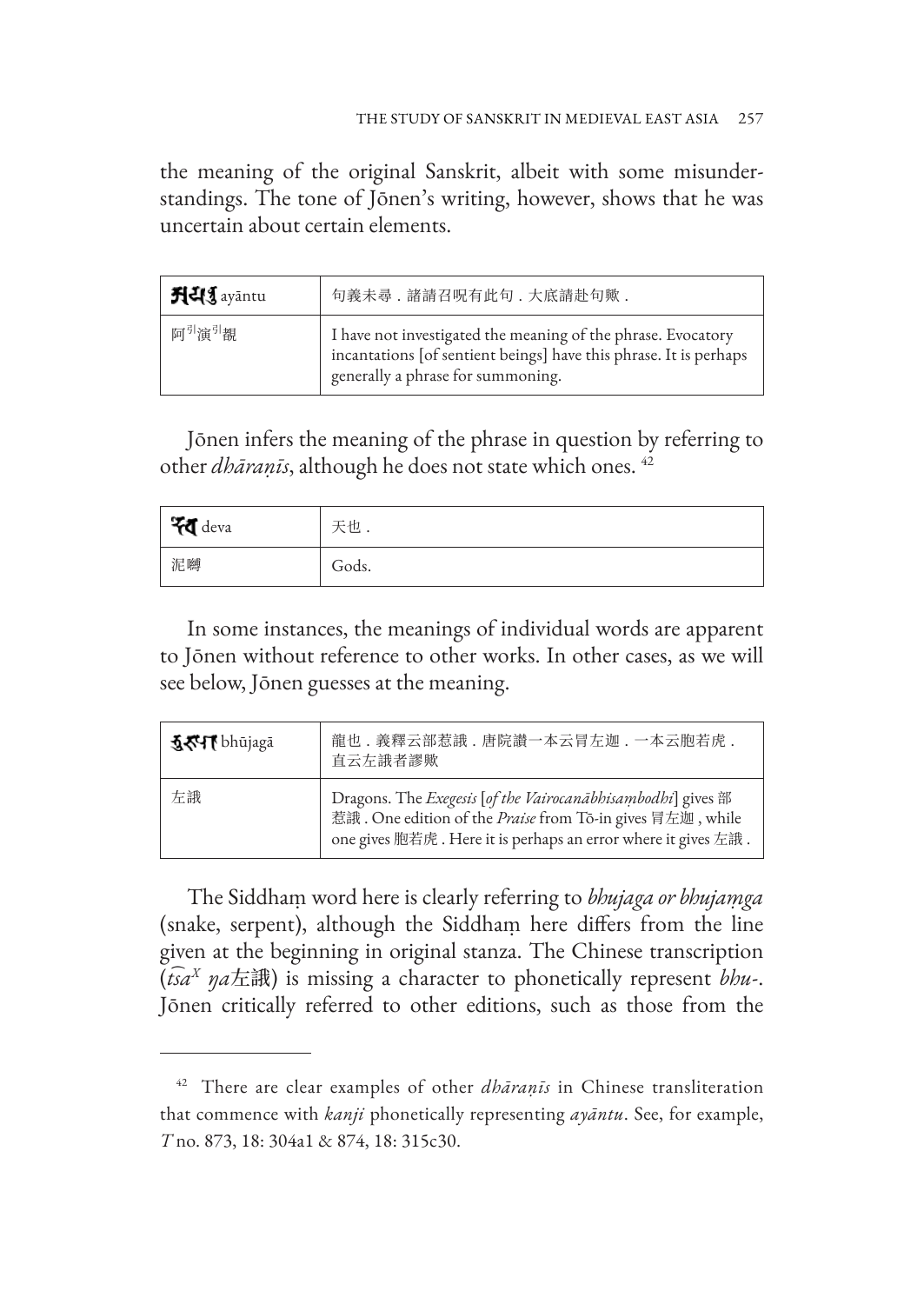Tō-in 唐院, in which *kanji* representing *bhu*- are given (maw<sup>H</sup> 冐 and *pa*ɨ*w* 胞). Jōnen then notes the error in the original transcription.

The diversity of transcriptions of Sanskrit is informative with respect to the scribal practices of copyists. The Siddhaṃ and *kanji* could both be reproduced in different forms, a point which likely reflects the fact that copyists (i.e., an amanuensis) were often writing what they heard dictated. The variation in Siddham spellings is further explained by the fact that Japanese scribes did not use the original Indic pronunciation, but instead they used phonetic transcriptions based on *kanji* and *kana* (e.g., *hūṃ*, written in *kanji* as 吽, is pronounced *un* in Japan). Detailed works on Sanskrit grammar and phonology, such as Pāṇini or others for example, were evidently not available in medieval East Asia, although as mentioned earlier, there likely existed handbooks on Sanskrit grammar written in Chinese. In Japan, Siddhaṃ and Indic vocabulary were basically studied through a Sino-Japanese medium. There consequently existed considerable variations in spellings of Siddhaṃ in some instances, even for well-known *mantras* and *dhāraṇīs*, such as that of the *Heart Sūtra*. Dreitlein notes that 'the Siddham in Kūkai's text reads \**pragate* (where the standard text has *pāragate*) and \**prasugate* (instead of *pārasaṃgate*). This may be a mistake on Kūkai's part, a copyist's error, or Kūkai may be using a different text from the standard one known today. Note that, however, the oldest extant manuscript of the *Heart Sūtra* in Siddham, the Hōryū-ji manuscript, gives the standard form'.<sup>43</sup> Variations in Siddham spellings clearly existed from early on in Japan.

Jōnen's citation of the exegesis of the *Vairocanābhisaṃbodhi* is important to note.<sup>44</sup> This work was mined for authoritative

<sup>43</sup> Dreitlein, 'An annotated Translation of Kūkai's *Secret Key to the Heart Sūtra'*, 36, fn. 127.

<sup>44</sup> The *Dari jing yishi* 大日經義釋 [Exegesis of the *Vairocanābhisaṃbodhi*] is a revised version of the commentary compiled by Yixing 一行 (673–727) on the basis of an oral testimony by Śubhakarasiṃha 善無畏 (637–735). Kano, 'Vairocanābhisaṃbodhi', 383. For further discussion regarding the complex history of the commentaries, see Mano, 'Kan'yaku *Dainichikyō* no chūshakusho', 218–223.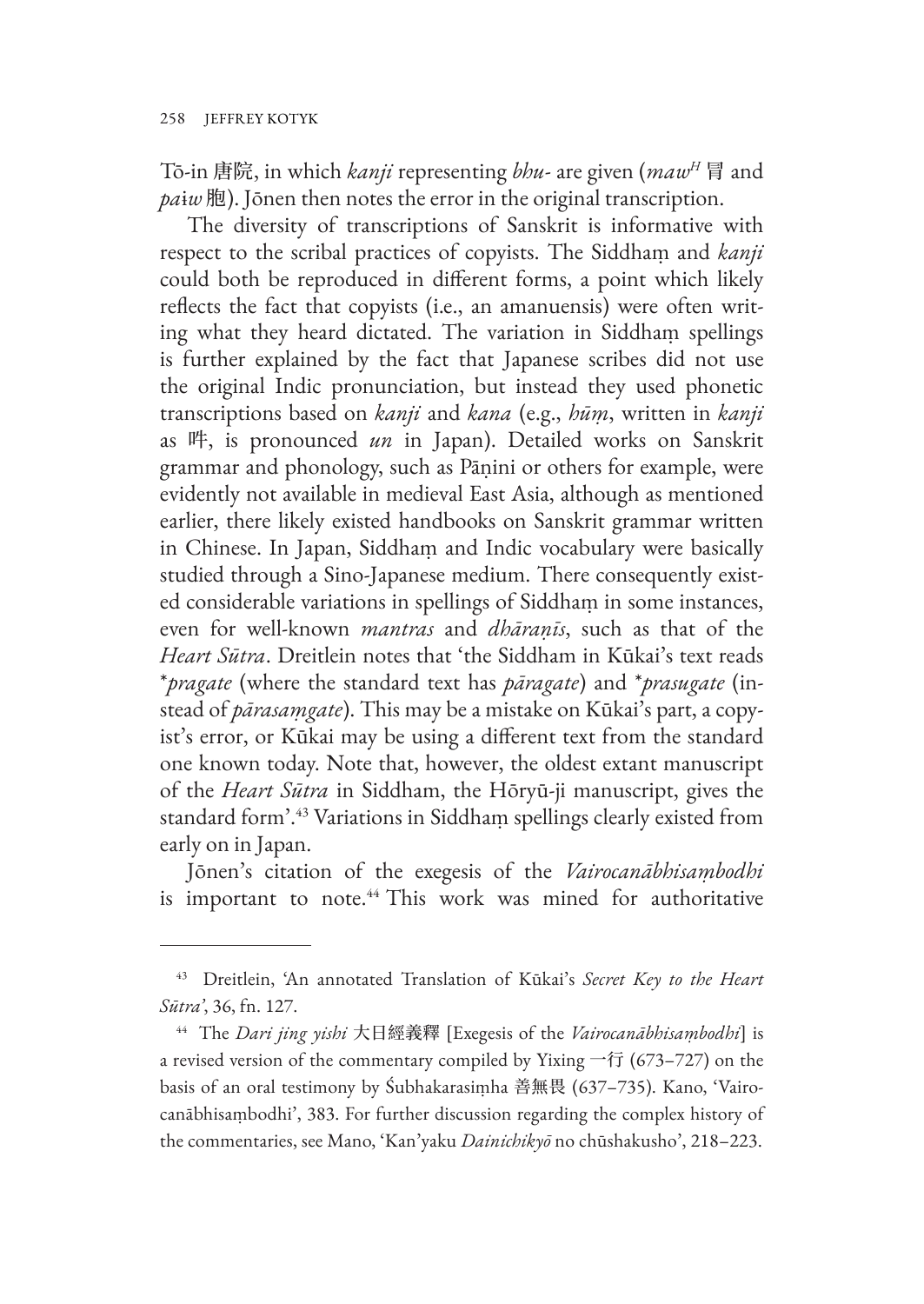definitions of Indic vocabulary.<sup>45</sup> Other lexicons of Chinese-Indic vocabulary were available in Japan, such as the *Fanyu zaming* 梵 語雜名 (Miscellaneous Sanskrit Words), which was compiled by a monk from Kucha named Liyan 禮言, and later brought to Japan by Ennin.46 This text is a long list of Indic words in Siddhaṃ and Chinese characters, together with each word's meaning in Chinese. This type of document would have been consulted by Japanese monks who studied the vocabulary of *dhāraṇīs* and verses in Siddhaṃ and even those transliterated into *kanji*.

| सु¶ sura | 上引打字即刃也 . 刃刃【云非天 .                                                                                        |
|----------|-----------------------------------------------------------------------------------------------------------|
| 素囉一      | The above elongated ga letter is the a. An asura is a non-god<br>[i.e., the Asuras who battle the Devas]. |

Jōnen here shows an awareness of word boundaries, specifically long vowels, which can be a feature of *sandhi*, although the concept of *sandhi* itself does not appear to have been studied or known.

| <b>MTLE</b> kintarendra | 6.1【疑神也 .點即\$P也 . \$P\$王也 . 【字衆本皆爾 . 唐院本或<br>云緊駄. 或本云緊曩哩曩捺囉. 今直云那羅者謬歟.                                                                                                                                                                                                                        |
|-------------------------|-----------------------------------------------------------------------------------------------------------------------------------------------------------------------------------------------------------------------------------------------------------------------------------------------|
| 緊那「羅那囉                  | Kintara, I suspect, is a spirit. The mark [in the manuscript<br>viewed by, myself, Jōnen] is i. Indra is the king. The letter re is<br>like this in all editions. Some of the Tō-in editions give 緊駄.<br>Some editions give 緊曩哩曩捺囉 . Now here it is perhaps an<br>error where it gives 那羅. 47 |

Jōnen here is grappling with multiple manuscripts. He could not, it seems, confidently identify the first word here, but we can infer that it is *kiṃnara*. Monier-Williams defines this as 'a mythical being with a human figure and the head of a horse (or with a horse's

<sup>&</sup>lt;sup>45</sup> Jōnen appears to be citing X 438, 23: 365c18 (部若伽<sup>龍也</sup>). See parallel line at *T* 1796, 39: 667b25.

<sup>46</sup> See Ennin's catalog of items brought back from China: *T* 2165, 55: 1075b18.

<sup>47</sup> Read 直 as 是.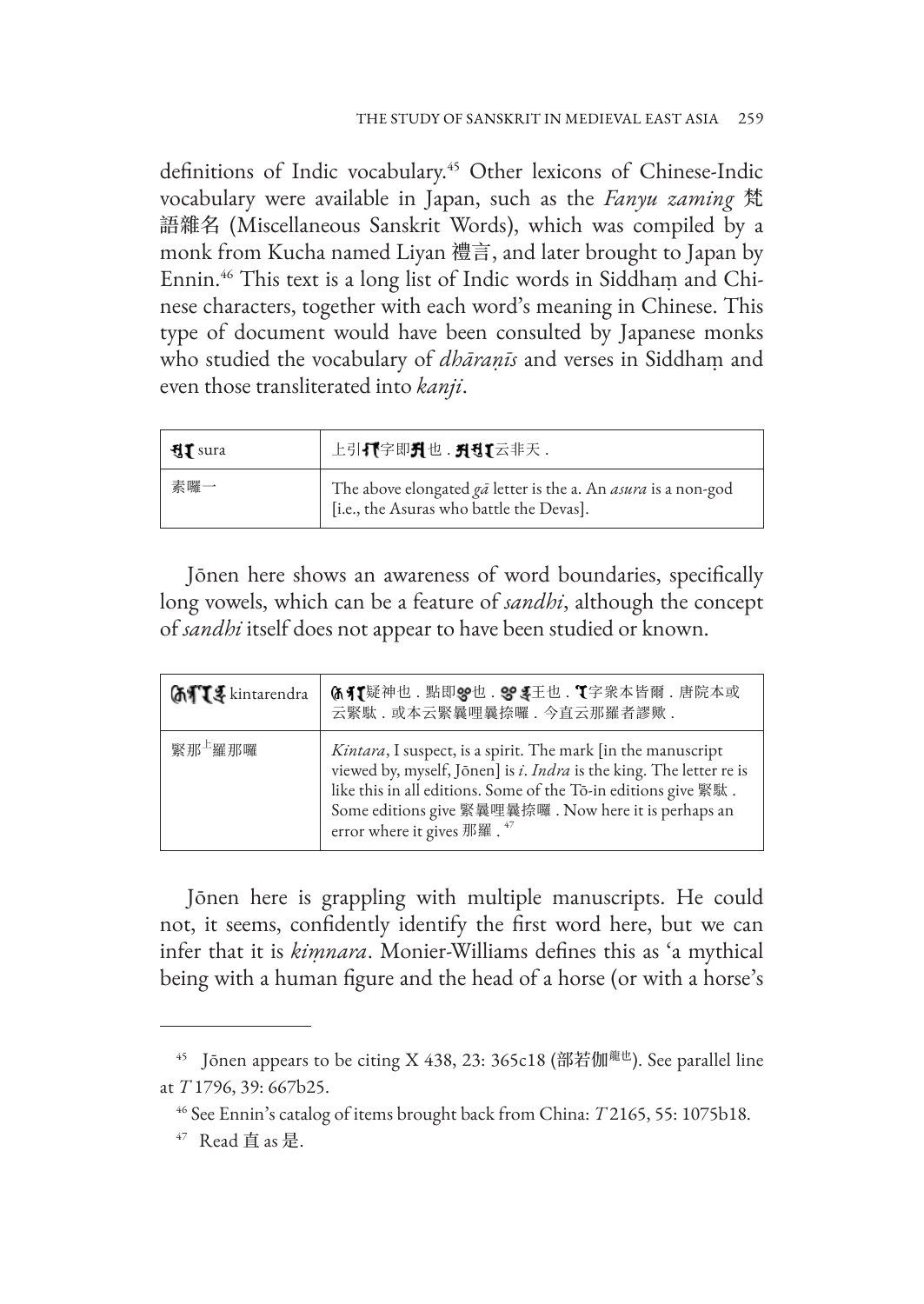260 JEFFREY KOTYK

body and the head of a man … celebrated as musicians'.48 Normally, the word *kiṃnara* would have been transliterated into Chinese as 緊 那羅, and this would have been immediately recognized, but Jōnen was perhaps confused by the following term, which through *sandhi* had modified the immediately preceding vowel (*kiṃnara* + *indra* = *kiṃnarendra*), 'Lord of the Kiṃnaras.' In the manuscript available to him, there was the letter  $i$  ( $\circledcirc$ ), which perhaps was a notation to indicate that *endra* was to be read as *indra* without the *sandhi*.

| <b>পর্ক্-ম্বর্দ</b> śakradaya     | 帝釋歟. <<br>奇跡本<br>香院本或云舍羯羅那野. 梵字即今本也,<br>或本云鑠掲羅跢夜叉.                                                                                                                                           |
|-----------------------------------|----------------------------------------------------------------------------------------------------------------------------------------------------------------------------------------------|
| 鑠迦羅 <sup>二合</sup> 那野 <sup>二</sup> | It is perhaps Śakra [Indra]. The letter kra is krā in some<br>editions. The Tō-in editions give 舍羯羅那野. The Sanskrit<br>letters are as in the present edition. Some editions give 鑠掲羅<br>跢夜叉. |

The original Sanskrit here seems to have read as *śakra* (Śakra the god) + *ādayaḥ* ('others').

| <b>HIIIH</b> pravaradharma           | 勝上法也 . 嚩羅云二合謬也 .                                   |
|--------------------------------------|----------------------------------------------------|
| 鉢羅 <sup>二合</sup> 嚩羅 <sup>二合</sup> 達麼 | The supreme Dharma. The merging of 嚩羅 is an error. |

Jōnen displays an awareness of errors in the transliteration of Sanskrit words into *kanji*. These annotations are typically written in superscript, such as  $\frac{1}{n}$  which show that the pronunciation of the preceding two *kanji* are merged. This practice was carried over from China. This would have resulted in consonant clusters that do not normally exist in the Japanese language (or Chinese for that matter). For example, the *kan'on* 漢音 reading (the borrowed pronunciations from Sui-Tang China) of 鉢羅 is *hatsu ra* (*h* was pronounced as *p* in Old Japanese). In this case, the consonant ending is dropped and the pronunciation would have approximated *p[a]ra.* There appears to have been an awareness that the vowel following the first consonant is

<sup>48</sup> Monier-Williams, *A Sanskrit-English Dictionary*, 283.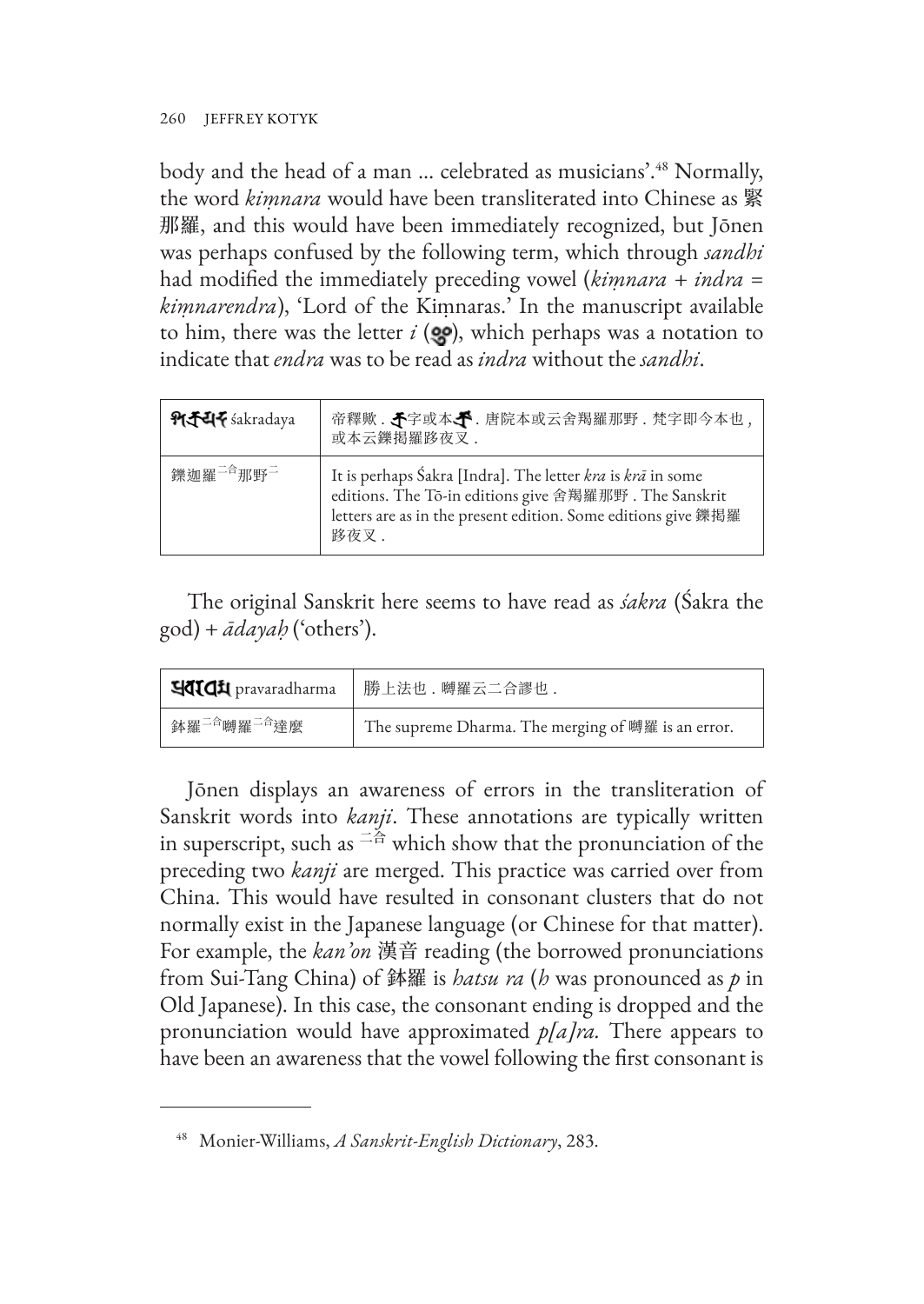dropped, a point that is reflected in the Siddhaṃ. The *kana* syllabary, which was designed for the Japanese language, does not allow for a consonant cluster such as *pr*.

| <b><i>FTCIAT</i></b> krtādhikārā   | 此句衆本梵字皆同. 唐院本或云紇栗多地迦囉, 或云吃哩 <sup>二合</sup><br>駄地迦路,今漢字謬歟,                                                                                                                                           |
|------------------------------------|----------------------------------------------------------------------------------------------------------------------------------------------------------------------------------------------------|
| 蘖哩 <sup>二合</sup> 多地伽囉 <sup>三</sup> | This phrase in the editions [at hand] all have the same<br>Sanskrit letters. Some of the Tō-in editions give 紇栗多地迦<br>囉. Some give 吃哩 <sup>二合</sup> 駄地迦跢. Here perhaps the kanji are<br>erroneous. |

Jōnen appears to have not understood this part of the *dhāraṇī* and how it relates to *pravaradharma*. In this case, it would refer to the aforementioned beings, who are established (*kṛtādhikārāḥ*) in the supreme Dharma.

| श <b>द्धवदः</b> voddhamvacah | 佛語歟.《字或作。】. 唐院本云冐淡嚩左,或云謨朕麼惹.                                                                                                                 |
|------------------------------|----------------------------------------------------------------------------------------------------------------------------------------------|
| 尾達麼左                         | This perhaps means speech of the Buddha. The letter<br>ddham is sometimes written as dhvam. The Tō-in edition<br>gives 冒淡嚩左. Some give 謨朕麼惹. |

The letter *vo*  $\mathbf{\mathcal{F}}$  is an error for the graphically similar *bo*  $\mathbf{\mathcal{F}}$ , although here we might normally expect bu  $\P$ , as in *buddha*.

| <b>HMI praśama</b>  | 寂也,能除也.                                                                                                                                                                                                                                               |
|---------------------|-------------------------------------------------------------------------------------------------------------------------------------------------------------------------------------------------------------------------------------------------------|
| 鉢羅 <sup>二合</sup> 捨麼 | Calm. To absolve.                                                                                                                                                                                                                                     |
| <b>Will saukhya</b> | 安樂也.唐院本或云素契也.<br>梵字同今. 或云鉢羅嚩囉素迦. 或作别, 今作别本, 私法本同<br>$\overline{z}$ .                                                                                                                                                                                  |
| 操企也 <sup>二合四</sup>  | Peace. Some of the Tō-in editions gives 素契. The Sanskrit<br>letters are identical to the present version. Some give 鉢羅嚩囉<br>素迦 [pravarasukha?]. Some give so. The present edition has<br>sau. The edition of Kōbō[daishi Kūkai] is identical to this. |

Here *shi hō* 私法 ought to be read as *kō bō* 弘法, based on the appearance of the latter below. This refers to the edition, or a copy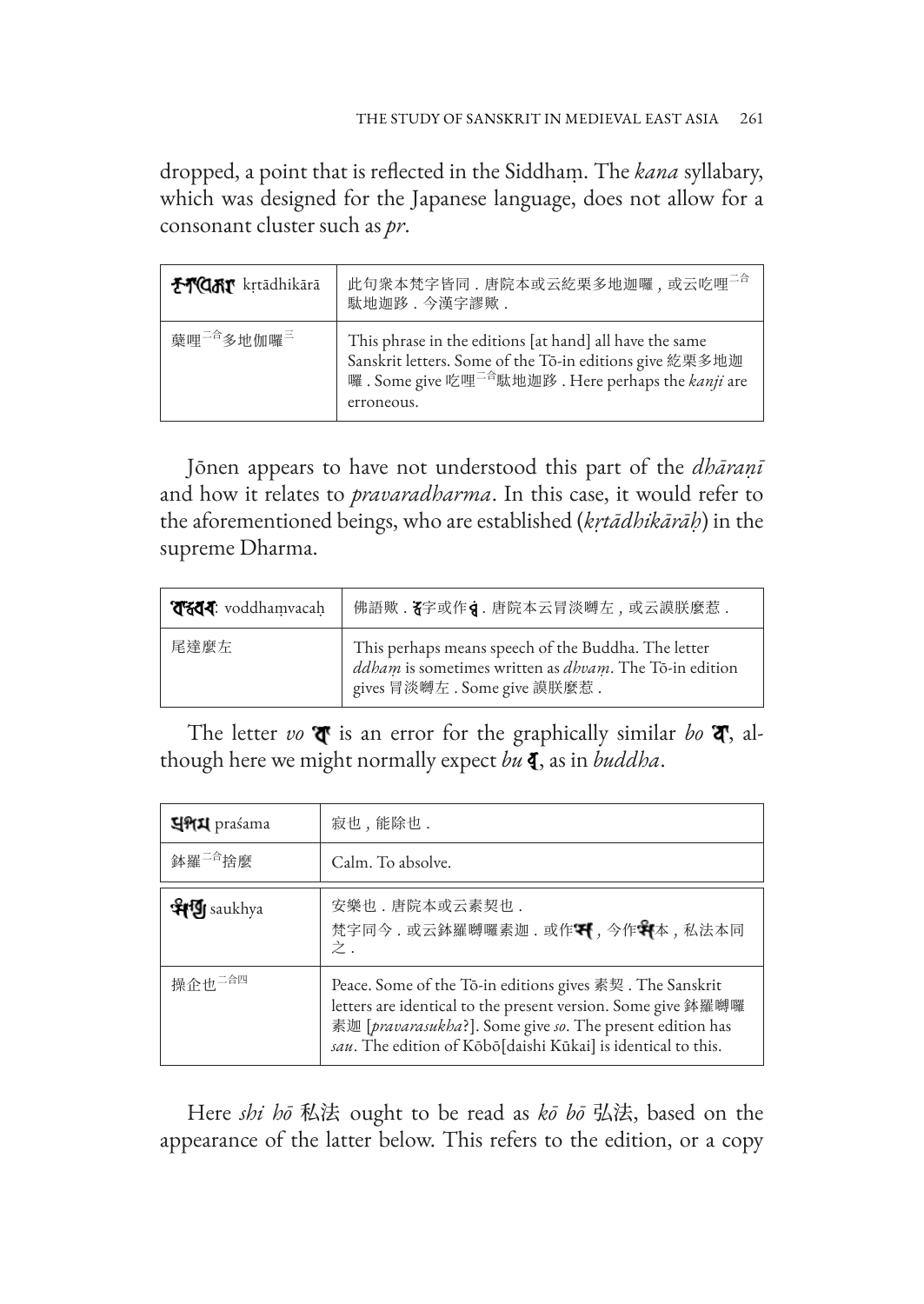thereof brought to Japan by Kūkai, i.e., Kōbōdaishi 弘法大師. This would presumably refer to the *Bonji tenryū hachibu zan* 梵字天龍 八部讚 [Hymnal Praises of the Eight Divisions of Nāgas and Devas in Sanskrit], which is recorded in Kūkai's list of items brought back from China in 806. Jōnen, citing the bibliography of esoteric works compiled by Annen in 885–902, also mentions this text alongside three others under the same heading of 'Hymnal Praises to Worldly Deities' (*sho seten zan* 諸世天讃). These three texts were carried to Japan by Ennin and Eun 惠運 (798–869).<sup>49</sup> These all deal with the Eight Divisions of Nāgas and Devas (*tenryū hachi bu* 天龍八部). These may have included different versions of the Sanskrit hymn that Jōnen investigated. <sup>50</sup>

| GCHT nimita        | 相也 . 唐院本云儞弭多 . 或云儞弭駄 . 今 <sup>二合</sup> 謬歟 .                                                                           |
|--------------------|-----------------------------------------------------------------------------------------------------------------------|
| 儞銘 <sup>二合</sup> 多 | Mark. The Tō-in edition gives 儞弭多 . Some give 儞弭駄 . The<br>present merging of the two characters is perhaps an error. |

Here *nimita* would normally be *nimitta* in standard Sanskrit. Although interpreting this word as 'mark' (*sō* 相) would not be totally incorrect, in this context it has the sense of cause, ground, or reason. 51

| 51 bhūta | 實也.唐院本云部駄儞銘 <sup>二合</sup> 多                             |
|----------|---------------------------------------------------------|
| 部多       | Reality. The Tō-in edition gives 部駄儞銘 <sup>二合</sup> 多 . |

Again, Jōnen is not entirely incorrect to translate *bhūta* as re-

<sup>49</sup> For Kūkai, see *T* no. 2161, 55: 1063c18. For Annen, see *T* no. 2176, 55: 1130b19–22. For Jōnen, see *T* no. 2409, 76: 409c11–14.

<sup>&</sup>lt;sup>50</sup> This sort of hymnal work was apparently used in the liturgy at Qinglongsi in Chang'an, based on its appearance in the liturgical prescriptions of Faquan 法 全 (fl. 838–847), titled *Gongyang hushi batian fa* 供養護世八天法 (Method for Offering to the Eight Guardian Deities). *T* no. 1295, 21: 382c17.

<sup>51</sup> Monier-Williams, *A Sanskrit-English Dictionary,* 551.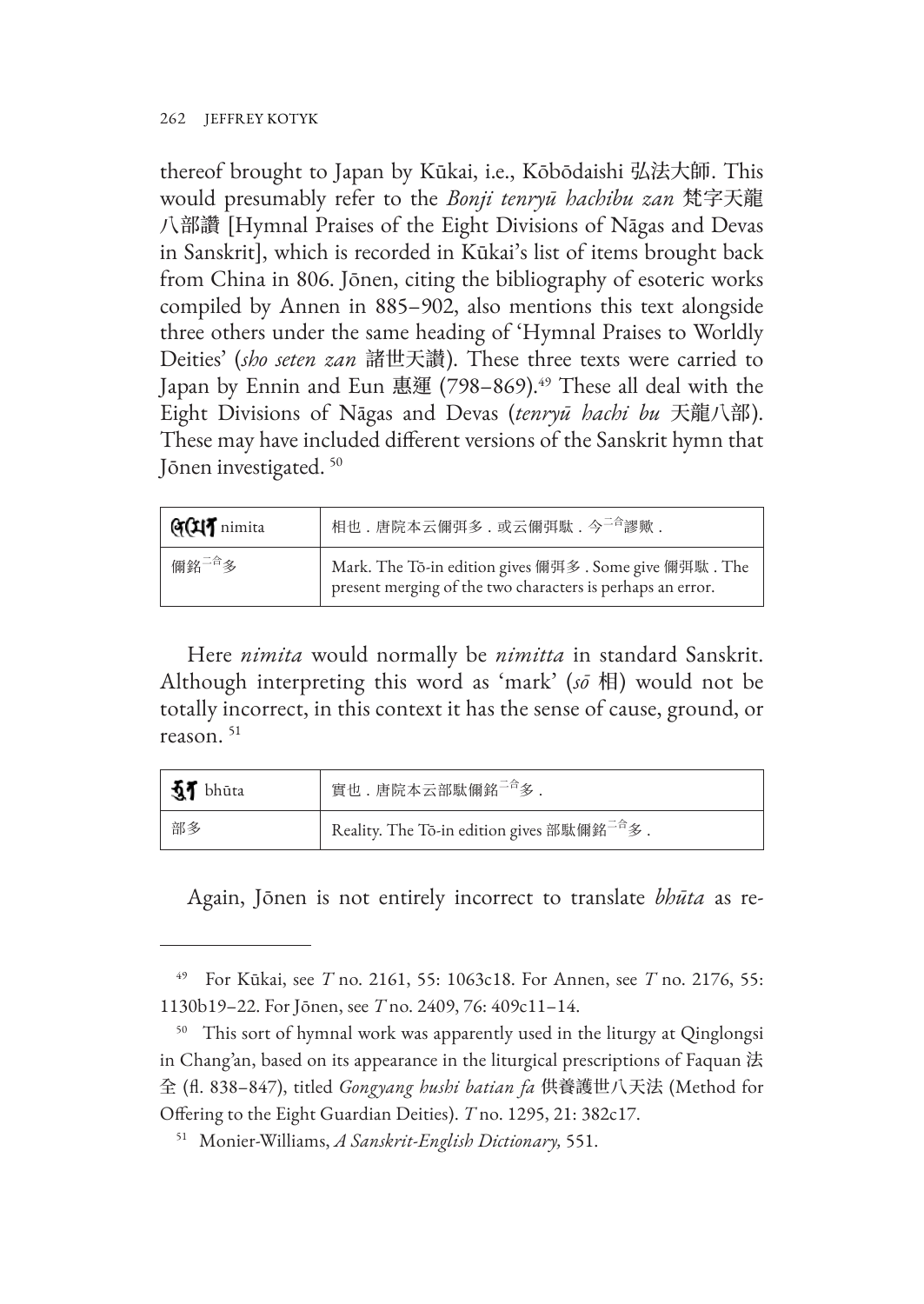ality. Here, however, *nimitta-bhūta* would have originally meant 'being a cause or reason or means', specifically with regard to *praśama-saukhya*: thus, 'the speech of the Buddha is the cause for calm and peace'. <sup>52</sup>

| <b>ARRIK</b>                        | <b>"工有了</b> 歟. 唐院本或云弭 <b>偰 "工有</b> , 以迷達音, 云如是歟. 次句                                                                                                                                                                          |
|-------------------------------------|------------------------------------------------------------------------------------------------------------------------------------------------------------------------------------------------------------------------------|
| metaprakāśya                        | 直35个90鉢囉羯捨也,此云開示歟.                                                                                                                                                                                                           |
| 銘多鉢羅 <sup>二合</sup> 迦捨夜 <sup>五</sup> | This is perhaps <i>metata</i> . Some of the Tō-in editions give 弭 <b>唨</b><br>metah. Perhaps the meaning is 'thus' with the pronunciation<br>迷達. The following phrase prakasya is 鉢囉羯捨. This per-<br>haps means 'to reveal'. |

The manuscript appears to have been corrupted. Here, *meta*, which Jōnen understands as 'thus' was conceivably *itthaṃ* originally. The alternative *kanji* provided by Jōnen would have been read as *miə̆ <sup>X</sup> danH* (弭 ) in Middle Chinese (Jpn. *mi dan*). It is possible that *nimittabhūtam-ittha[ṃ]* was erroneously copied as *mettha* and thereafter *meta*. T no. 1287 gives *nimeta bhuta meta prakaṣaya*. 53

| <b>1346</b> tadiha | 怛 <sup>入聲</sup> 音如也. S 5 云如此歟. 唐院或本云78% 5. 多印賀 <sup>文</sup> .<br>弘法本云&%459.                                                                                             |
|--------------------|-------------------------------------------------------------------------------------------------------------------------------------------------------------------------|
| 怛儞賀                | The pronunciation is like $\mathfrak b$ (entering tone). I ha perhaps<br>means 'thus'. Some of the Tō-in editions give ta i ha 多印賀.<br>The Kōbō edition gives i hā śra. |

Using the classical system of Chinese tones to indicate the pronunciation of foreign words or *mantra* elements is a feature of Buddhist lexicography in East Asia.<sup>54</sup> The resulting system of pronouncing Sanskrit might be regarded as a type of 'Sinicized Sanskrit' and this was subsequently imported to Japan. Japanese monks capably

<sup>52</sup> Ibid., 551.

<sup>53</sup> *T* no. 1287, 21: 357b27–c1.

<sup>54</sup> See, for example, the *Yiqiejing yinyi* 一切經音義 [Sounds and Meanings of the Scriptures]: *T* no. 2128, 54: 369a23.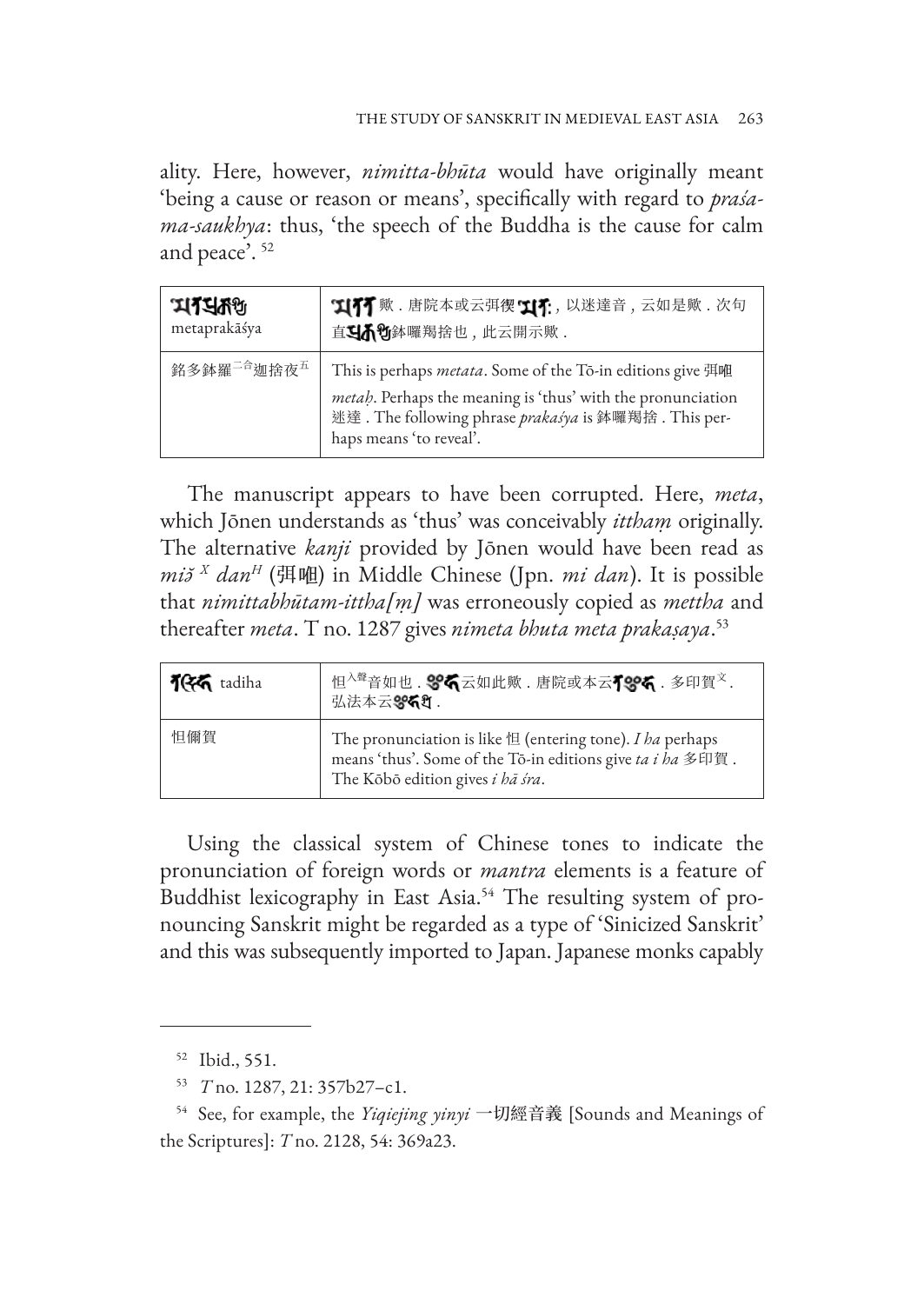read Chinese, but their pronunciation would have been generally based on phonetic Japanese readings of Chinese characters and also *kana*. The Japanese preservation of Chinese pronunciations of *kanji* was therefore only approximate, so their pronunciation of Sanskrit vocabulary, based on borrowed Chinese conventions for representing the sounds of Sanskrit, was similarly approximate. The word *svāhā* within the *mantra* of the *Heart Sūtra* (Jpn. *Hannyashin-gyō* 般若心 經), for example, is read *sowaka* 薩婆訶 in Japanese (in Middle Chinese *sat̚ bwa ha*).

Moving on, Jōnen's cited variations of *tadiha* in the manuscripts available to him, together with the following lexical item, again point to scribal errors and confusion.

| <b>त्∩ा</b> ट्य <sub>vaṇaya</sub> | 肉也 . 唐院本37400.                           |
|-----------------------------------|------------------------------------------|
|                                   | Meat. The Tō-in edition [gives] śravaņi. |

Jōnen's interpretation here is clearly based on guesswork. Moreover, it is unclear how he derived 'meat' from *vaṇaya* or *śravaṇi* (assuming that *niku* 肉 is not an error for another *kanji*, which is certainly possible; *bun* / *mon* 聞, 'to hear' potentially could have been the original *kanji*). Judging from the Siddhaṃ, we might speculate that the original word was *śravaṇāya* ('for hearing'), but Jōnen does not actually suggest this anywhere.

| dharma                         | 法歟.弘法本44 .今云駄铃謬歟.唐院一本云44 .<br>云經. 唐院一本十四字爲一句, 今依之. 此讃集唐院梵本二本,<br>漢字本二本,弘法梵本校定了.                                                                                                                                                                                                                                                                                                                                                           |
|--------------------------------|-------------------------------------------------------------------------------------------------------------------------------------------------------------------------------------------------------------------------------------------------------------------------------------------------------------------------------------------------------------------------------------------------------------------------------------------|
| 駄 <sup>引</sup> 輪 <sup>引六</sup> | Dharma? The Kōbō[daishi] edition [gives] dharma. Here<br>it gives 駄铃, which is perhaps an error. One of the Tō-in<br>editions gives sutram 愬怛囕. This means scripture. One of<br>the Tō-in editions has fourteen letters as one line. Here I have<br>relied on this. This hymnal praise brings together two Sanskrit<br>editions and two kanji editions from Tō-in, which were<br>corrected based on the Sanskrit edition of Kobo[daishi]. |

Based on the material provided by Jōnen and his running commentary, we can attempt to *tentatively* reconstruct the original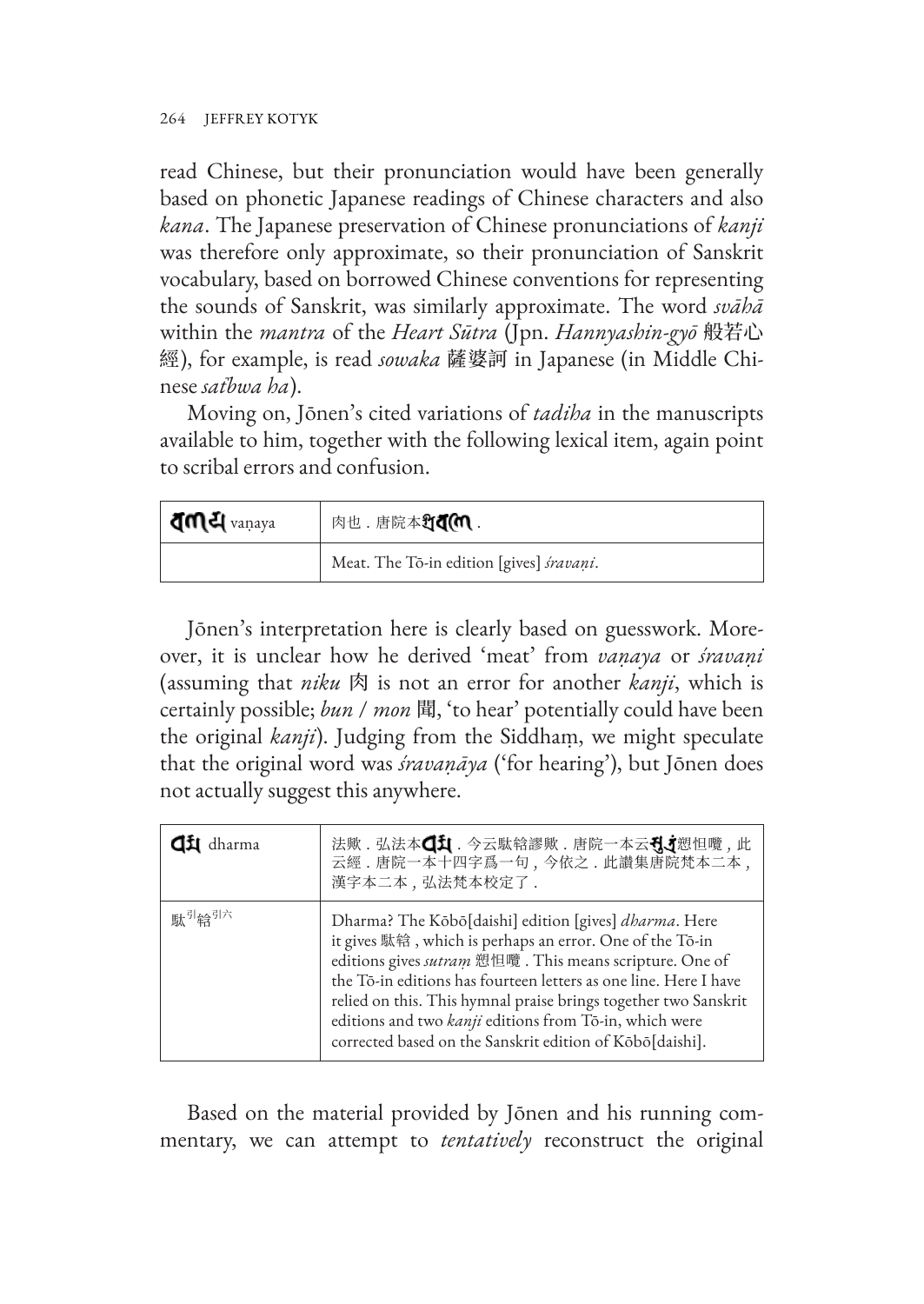Sanskrit as follows. Having shown this reconstruction to a few Sanskritists, I received varying opinions and critical pointers, so I concede that this attempt is flawed and problematic from the beginning, but it is still a useful exercise because we can, I argue, get an idea of what the original hymn might have been.

āyāntu deva-bhujagāsura-kiṃnarendrāḥ śakrādayaḥ pravara-dharma-kṛtādhikārāḥ | buddhaṃ vacaḥ praśama-saukhya-nimitta-bhūtam itthaṃ prakāśya tad iha śravaṇāya dharmam || Let come the Kings of the Gods, Snakes, Asuras, and Kiṃnaras, and Śakra and others who have been admitted to the best Dharma. The word of the Buddha, the cause of calm and happiness, having thus shone forth, here the Dharma is to be heard. <sup>55</sup>

This stanza is in *vasantatilakā* meter. With regard to the second last line, Gansten writes to me, 'If you want to make this mean "the word/speech of the Buddha" (which seems reasonable) without violating the metre, you would need to emend buddhaṃ to bauddhaṃ, making it an adjective (which would be perfectly idiomatic). As it stands, it can only mean "awakened speech". Dharmam at the end would have to be taken as a neuter noun, which surprised me (dharma is normally treated as masculine), but according to Monier-Williams it is rare but not unknown, so let it stand. Another option would have been to make that, too, into an adjective dharmyam, qualifying "speech"'.56 One concern with this process of reconstruction is the assumption that the original stanza was, in fact, written in entirely orthodox Sanskrit, but it is possible that this was not the case and it could have been composed in a hybrid form. Ide-

<sup>55</sup> I must thank Nirajan Kafle, Peter Bisschop, Jayarava Attwood, and Martin Gansten for their assistance in reconstructing these lines of Sanskrit. This reconstruction is a revision of what I presented in Kotyk, 'Yixing and Pseudo-Yixing', 29. Any fault in this reconstruction is my own. See also Kiyota, 'Shaka-zan (ōshin-zan) to shoten bongo zan', 24–28.

<sup>&</sup>lt;sup>56</sup> Private communication (February 10, 2021).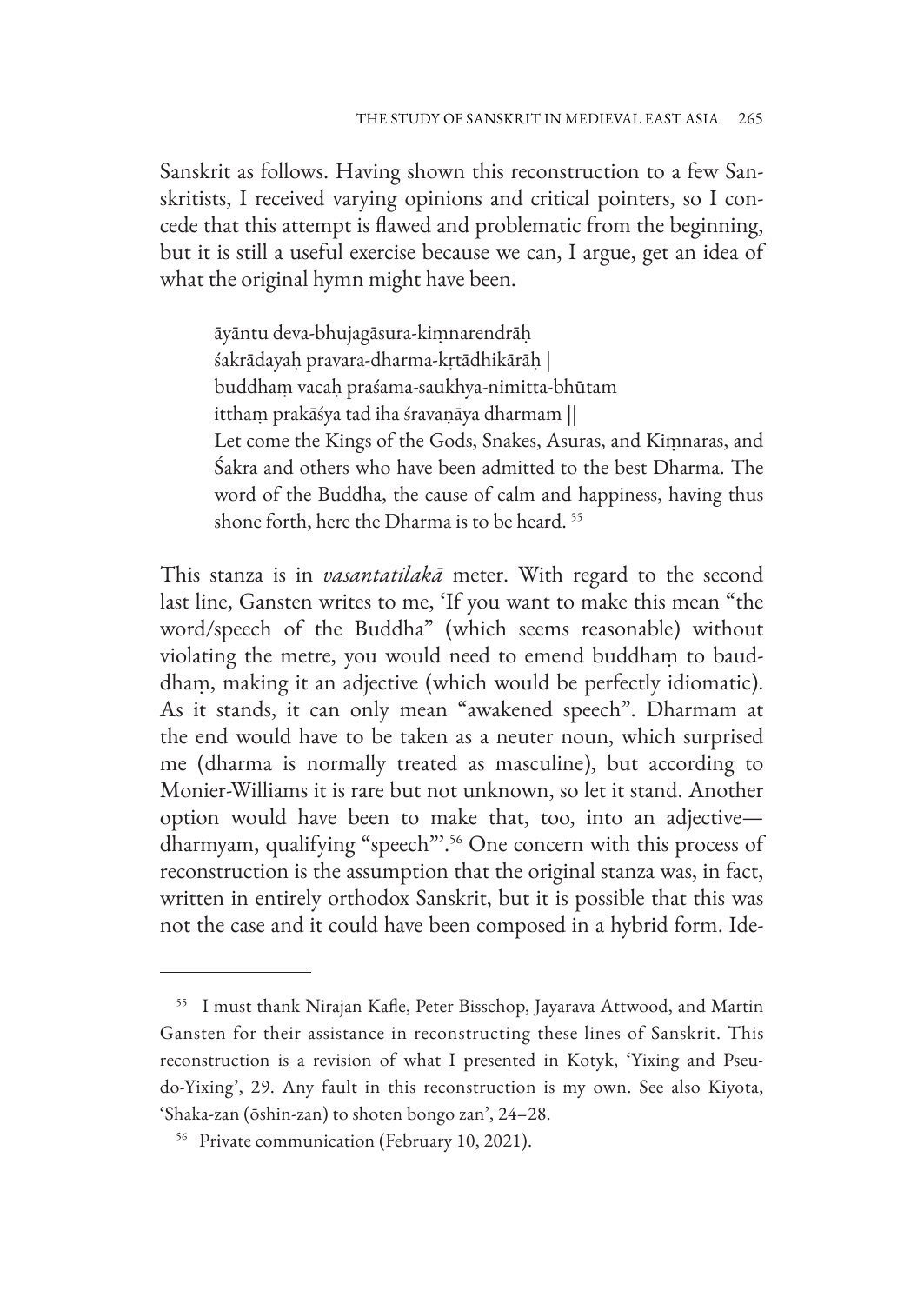ally in the future a better version of the hymn will become available and we can investigate this matter further in order to demonstrate how the original lines changed over time as they were transmitted from India to China to Japan.

#### **Conclusion**

Jōnen did not approach the Sanskrit stanza with any systematic grammar, at least judging from his presentation, but instead he largely relied on definitions of words derived from an array of sources. In some instances, he was relying on guesswork, but nevertheless he still critically approached the Sanskrit at hand. Detailed knowledge of Sanskrit grammar, however, was not unknown in East Asia, as we explored earlier, but it is unclear whether Jōnen had access to the relevant training and materials.

One tentative conclusion to take away from Jōnen's work is that, if he was in fact representative of Mikkyō scholars of his time, then perhaps study of Sanskrit had declined in Japan since the ninth century when figures such as Annen in particular carried out comprehensive studies of the Sanskrit-related materials available to them. Monks in Tendai and Shingon certainly continued to study Siddhaṃ as a sacred system of writing, but perhaps the expertise in the subject of Sanskrit had faded over time, particularly after Annen. This situation would be comparable to early Song China, where although interest in *dhāraṇīs* persisted and translation activities occurred under state supervision, local interest in Sanskrit and the opportunity to study it declined. Even when new texts were translated from Sanskrit, they were not so influential or widely read. On this point, we should note that Sen argues that 'the shifting doctrinal interest among the members of the Chinese Buddhist community towards indigenous schools and practices rendered most of the new translations and their contents obsolete in China'. 57

We ought to recall Kobayashi's remarks concerning Kūkai, that he

<sup>57</sup> Sen, 'The Revival and Failure of Buddhist Translations', 31.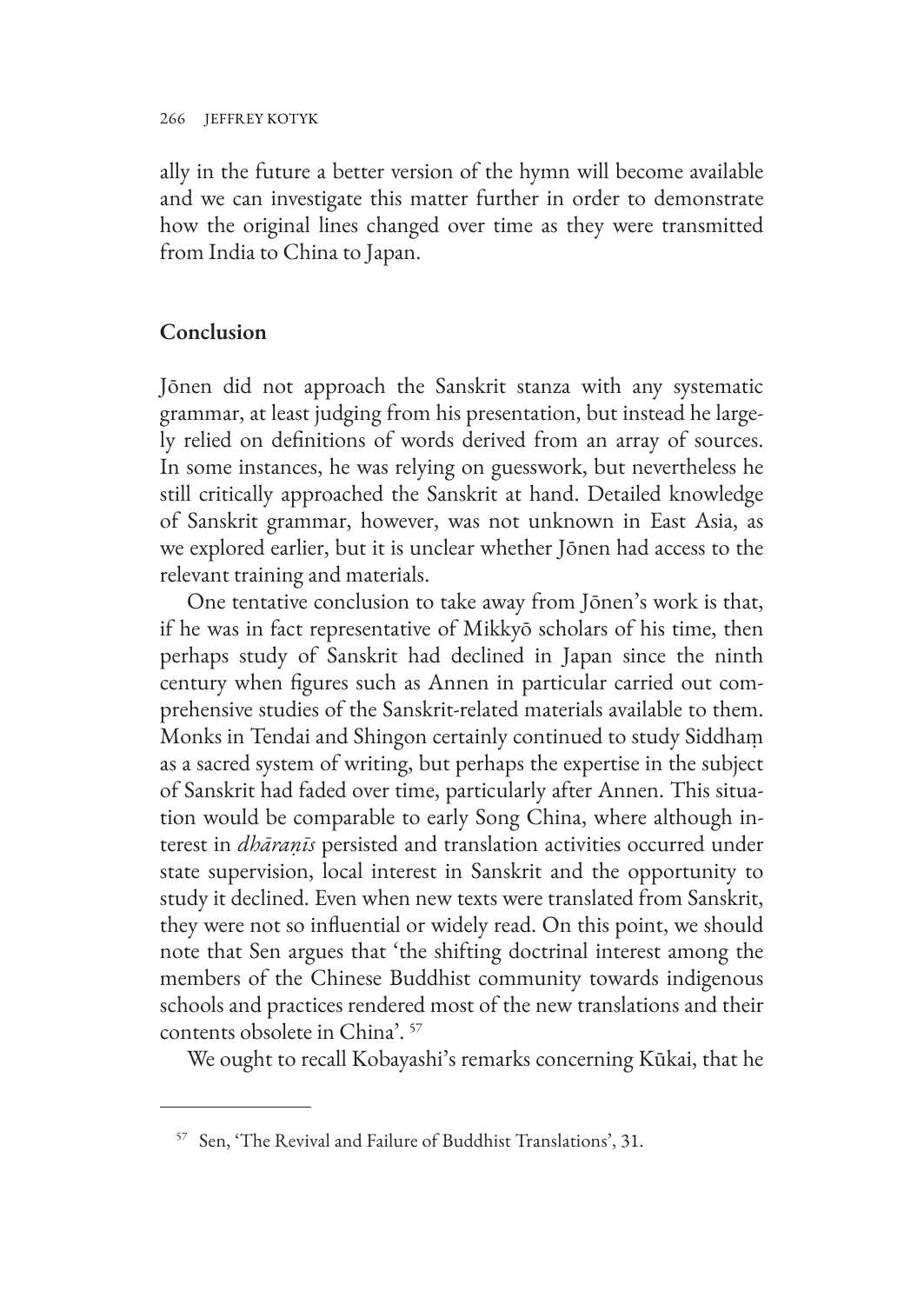did not understand Sanskrit. In light of that, we might also wonder about the other monks who understood Siddhaṃ. What level of knowledge did they possess when it came to analysis of grammar? If there was no substantial tradition of Sanskrit grammar in Japan from the ninth century, then it is perhaps unsurprising that Jōnen only pieced together the meaning of the hymn in question through reference to individual terms.

When we compare the study of Sanskrit in Japan to China, it is evident that the latter, particularly during the Tang period, had a clearly existent tradition which studied the grammar of Sanskrit, albeit with a number of limitations. My present sense is that this tradition was initially strong amongst students of Yogācāra, which no doubt followed Xuanzang's legacy, yet the relevant literature was primarily read through Chinese translations. The Chinese lexicon for grammatical terms from Sanskrit was established, which was necessary to translate the relevant terminology as it appeared in Sanskrit works of Yogācāra. Although Yijing in a later generation encouraged the study of Sanskrit, it does not seem that such studies were widely taken up. We know that there was knowledge of declensions, but the extant table we presented above indicates that the spelling was corrupted and likely influenced by the recording of Sanskrit sounds with Chinese characters. This would have been an obstacle to accurate reading of Sanskrit texts. Nevertheless, the Chinese monks during the period in question often had access to Indian teachers who were resident in China, so their guidance was likely indispensable. The Japanese, however, did not have this opportunity apart from rare instances, such as when Bodhisena stayed in Japan during the eighth century, or when a Japanese monk stayed in China.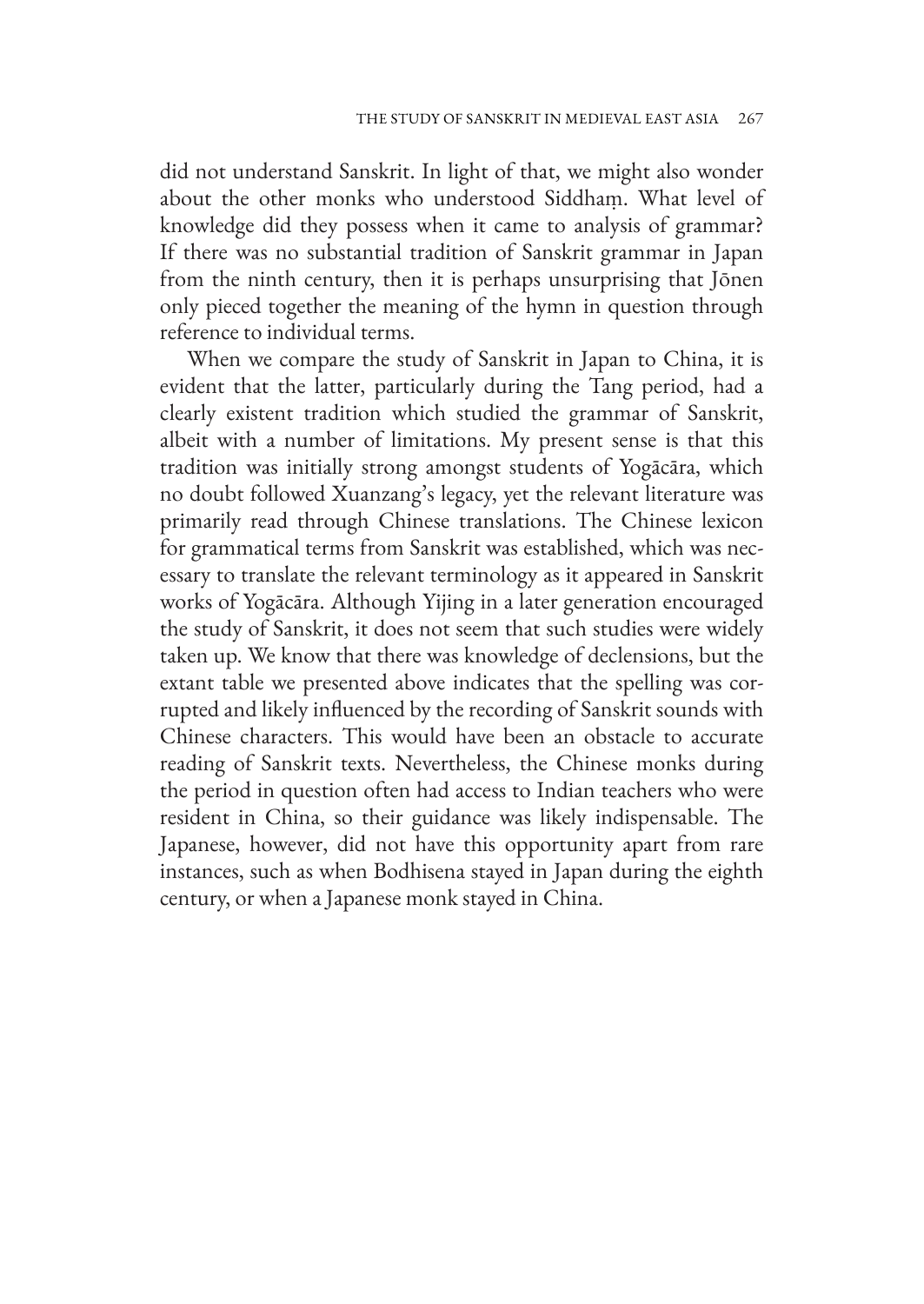# **Bibliography**

## Abbreviation

- *B Dazang jing bubian* 大藏經補編. See Bibliography, Secondary Sources, Lan.
- *T Taishō shinshū daizōkyō* 大正新脩大藏經 [Buddhist Canon Compiled during the Taishō Era (1912–1926)]. 100 vols. Takakusu Junjirō 高楠順次郎, and Watanabe Kaigyoku 渡邊 海旭 et al., eds. Tōkyō: Taishō Issaikyō Kankōkai, 1924–1934. Digitized in CBETA (v. 5.2) and SAT Daizōkyō Text Database (https://21dzk.l.u-tokyo.ac.jp/SAT/satdb2015. php).

## Primary Sources

- *Beidou qixing humo fa* 北斗七星護摩法 [Homa Ritual for the Seven Stars of the Dipper of the North]. 1 *juan*. Attributed to Yixing 一行 (d. 727). *T* no. 1310.
- *Bonji Shittan jimo narabini shakugi* 梵字悉曇字母并釋義 [Letters of Sanskrit and Siddhaṃ, and Their Exegesis]. 1 *kan*. Written by Kūkai 空海 (774–835). *T* no. 2701.
- *Cheng weishi lun zhangzhong shuyao* 成唯識論掌中樞要 [Essentials of the Discourse on the Theory of Consciousness-only in the Palm of your Hand]. 4 *juan*. Produced by Kuiji 窺基 (632–682). *T* no. 1831.
- *Da Tang Xiyu ji* 大唐西域記 [Great Tang Record of Travels to Western Lands]. 12 *juan*. Travelogue by Xuanzang 玄奘 (602–664). *T* no. 2087.
- *Dari jing yishi* 大日經義釋 [Exegesis of the *Vairocanābhisaṃbodhi*]. 14 *juan*. Commentary compiled by Yixing 一行 (673–727) on the basis of an oral testimony by Śubhakarasiṃha 善無畏 (637–735). *X* no. 438.
- *Da Heitian shenfa* 大黑天神法 [Divine Ritual of Mahākāla]. 1 *juan*. Attributed to Shenkai 神愷 (d.u.). *T* no. 1287.
- *Fanyu qianzi wen* 梵語千字文 [Thousand-Word Prose of Sanskrit]. 1 *juan*. Comp. Yijing 義淨 (635–713). *T* no. 2133A.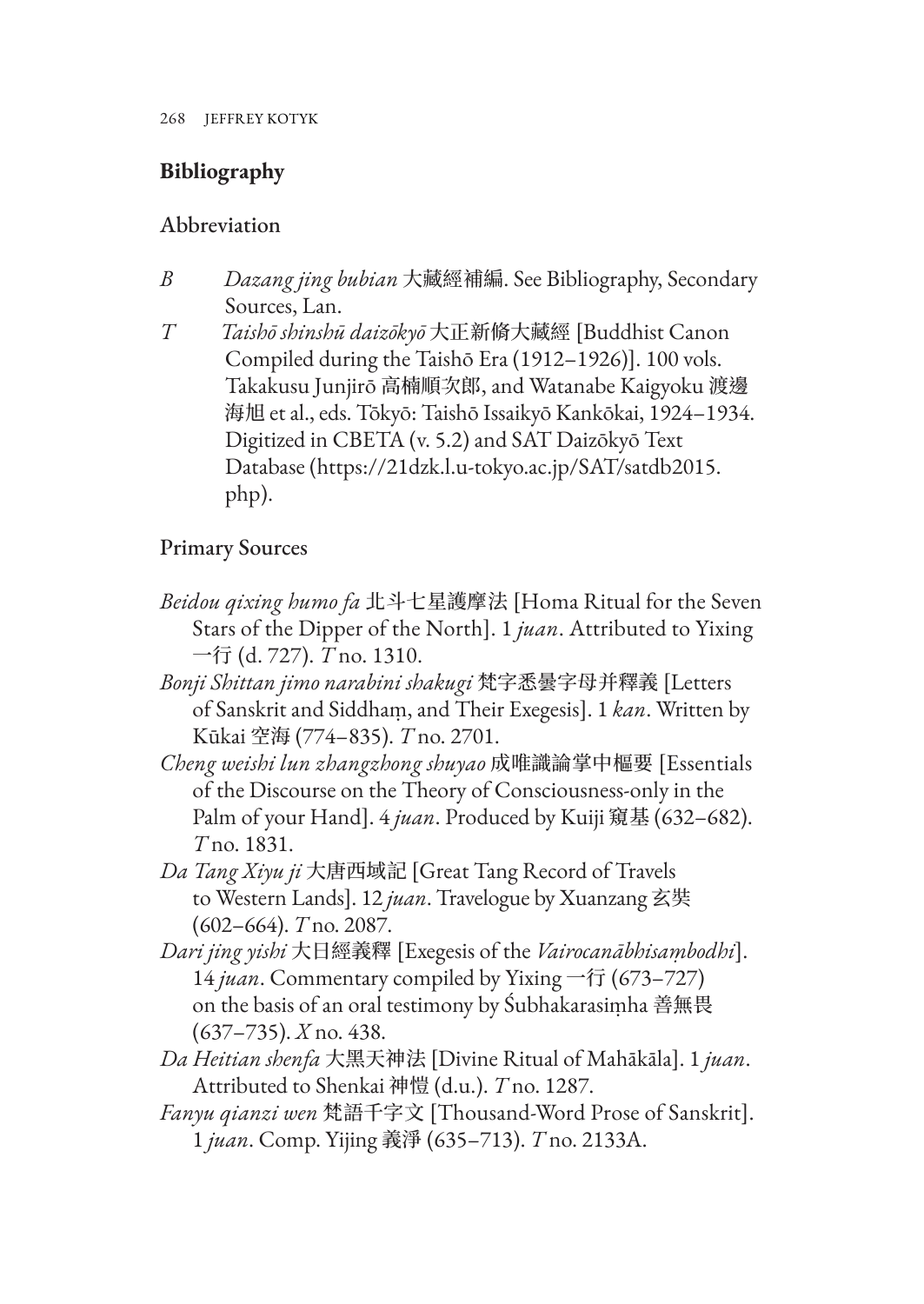- *Fanyu zaming* 梵語雜名 [Miscellaneous Sanskrit Words]. 1 *juan*. Comp. Liyan 禮言 (d.u.). *T* no. 2135.
- *Fo benxing ji jing* 佛本行集經 [Sūtra of the Collection of the Past Activities of the Buddha]. 60 *juan*. Trans. Jñānagupta / Shenajueduo 闍那崛多 (523–600/605?). *T* no. 190.
- *Gaoseng Faxian zhuan* 高僧法顯傳 [Account of the Eminent Monk Faxian]. 1 *juan*. Travelogue by Faxian 法顯 (d. 418–423). *T* no. 2085.
- *Goshōrai mokuroku* 御請來目錄 [Catalog of Brought Items]. 1 *kan*. Record of items brought back from China to Japan by Kūkai in 806. *T* no. 2161.
- *Gongyang hushi batian fa* 供養護世八天法 [Method for Offering to the Eight Guardian Deities]. 1 *juan*. Comp. Faquan 法全 (fl. 838–847). *T* no. 1295.
- *Guoqu xian zaiyin guo jing* 過去現在因果經 [Sūtra on Past and Present Causes and Effects]. 4 *juan*. Trans. Guṇabhadra/ Qiunabatuoluo 求那跋陀羅 (394–468). *T* no. 189.
- *Gyōrin shō* 行林抄 [Summary of the Forest of Practices]. 82 *kan*. Comp. Jōnen 靜然 (d.u.) in 1154. *T* no. 2409.
- *Huayan jing tanxuan ji* 華嚴經探玄記 [Commentary on the *Avataṃsaka-sūtra*]. 20 *juan*. Comp. Fazang 法藏 (643–712). *T* no. 1733.
- *Nanhai jigui neifa chuan* 南海寄歸內法傳 [A Record of Buddhist Practices Sent Home from the Southern Sea]. 4 *juan*. Account of foreign realms written by Yijing 義淨 (635–713) in 691. *T* no. 2125.
- *Nippon koku shōwa gonen nittō guhō mokuroku* 日本國承和五年入唐 求法目錄 [Catalog of Items from Tang China in the Year 838]. 1 *kan*. Comp. Ennin 圓仁 (794–864). *T* no. 2165.
- *Nippon biku Enchin nittō guhō mokuroku* 日本比丘圓珍入唐求法目 錄 [Catalog of Items from Tang China by Monk Enchin]. 1 *kan*. Comp. Enchin 圓珍 (814–891). *T* no. 2172.
- *Nittō guhō junrei kōki* 入唐求法巡禮行記 [The Record of a Pilgrimage to China in Search of the Dharma]. 4 *kan*. Travelogue by Ennin. *B*  no. 95.
- *Sho ajari shingon mikkyō burui sōroku* 諸阿闍梨真言密教部類總錄 [Mantrayāna Works of the Ācāryas]. 2 *kan*. Comp. Annen 安然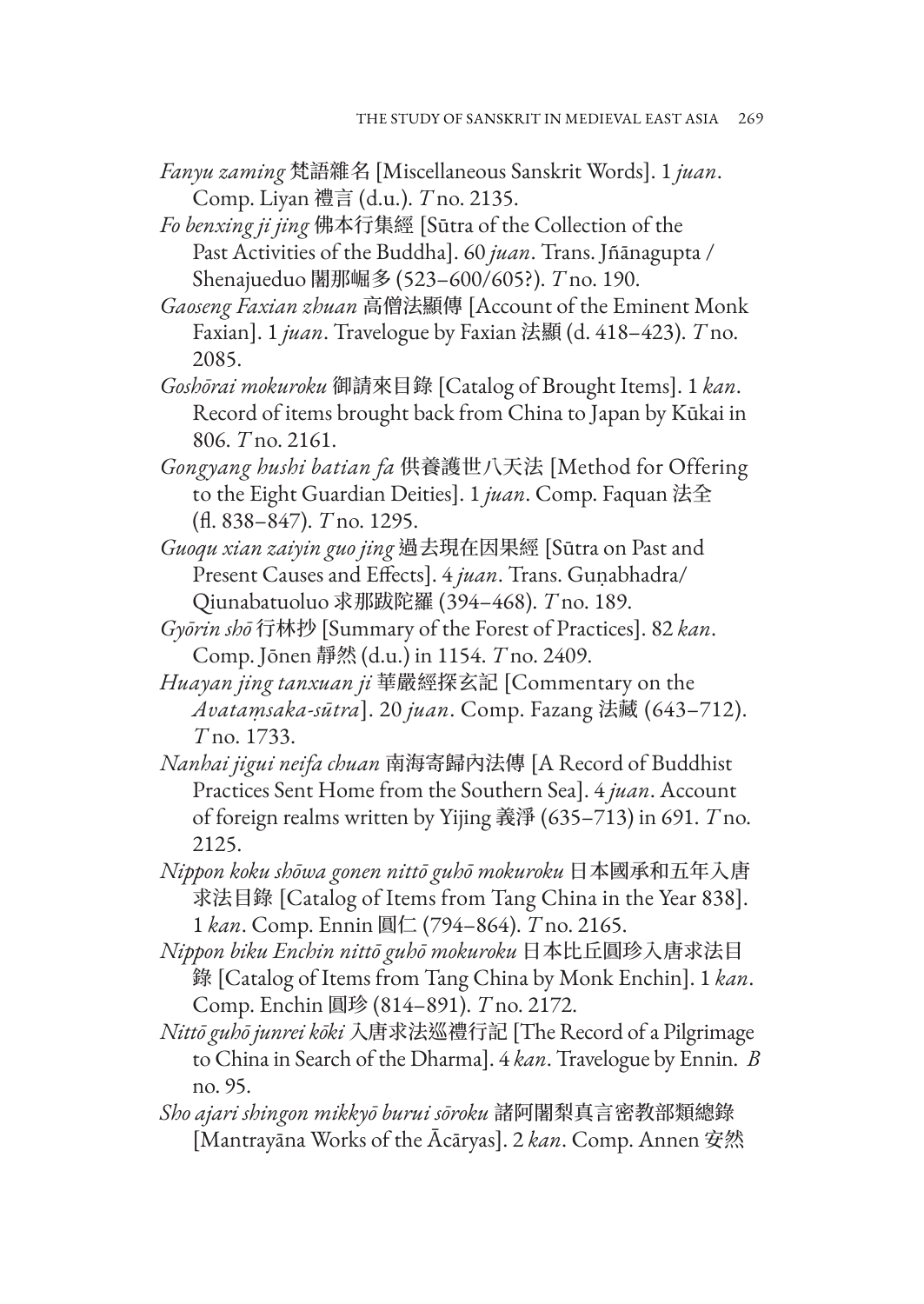(b. 841). *T* no. 2176.

- *Shittan zō* 悉曇藏 [Siddhaṃ Repository]. 8 *kan*. Produced by Annen. *T* no. 2702.
- *Taizō Kongō bodaishin giryaku mondō shō* 胎藏金剛菩提心義略問答 鈔 [Guide to the Meaning of Bodhicitta in the Taizō and Kongō]. 5 *kan*. Produced by Annen. *T* no. 2397.
- *Tendaishū shōsho* 天台宗章疏 [Account of Tendai Texts]. 1 *kan*. by Gennichi 玄日 (846–922). *T* no. 2178.
- \**Vibhāṣā-śāstra* [Piposha lun 鞞婆沙論]. 14 *juan*. Trans. \*Saṃghabhūti? 僧伽跋澄 in 383. *T* no. 1547.
- *Xitanzi ji* 悉曇字記 [Account of Siddhaṃ Letters]. 1 *juan*. Produced by Zhiguang 智廣 (d.u.). *T* no. 2132.
- *Yinming ruzhengli lun* 因明入正理論 [*Nyāyapraveśa*]. 1 *juan*. A treatise on Indian logic translated by Xuanzang in 647. *T* no. 1630.
- *Yiqiejing yin yi* 一切經音義 [Sounds and Meanings of all the Scriptures]. 100 *juan*. Comp. Huilin 慧琳 (737–820) in 807. *T* no. 2128.
- *Yugaron gi* 瑜伽論記 [Commentary on *Yogācārabhūmi*]. 28 *juan*. Produced by Dullyun 遁倫. *T* no. 1828.
- *Yuqieshi di lun* 瑜伽師地論 [Skt. *Yogācārabhūmi*; Discourse on the Stages of Concentration Practice]. 100 *juan*. Trans. Xuanzang between 646–648. *T* no. 1579.

## Secondary Sources

- Bronkhorst, Johannes. 'The Importance of the *Kāśikā*'. In *Studies in the Kasikavrtti. The Section on Pratyaharas: Critical Edition, Translation and Other Contributions*, edited by Pascale Haag and Vincenzo Vergiani, 129–140. London: Anthem Press, 2011
- Chaudhuri, Saroj Kumar. *Sanskrit in China and Japan. New Delhi.* International Academy of Indian Culture and Aditya Prakashan, 2011.
- Dreitlein, Thomas Eijō. 'An annotated Translation of *Kūkai's Secret Key to the Heart Sūtra*'. *Kōyasan Daigaku Mikkyō bunka kenkyūjo kiyō* 高野山大学密教文化研究所紀要 [Bulletin of Research of Esoteric Buddhist Culture at Kōyasan University] 24 (2011): 170–216.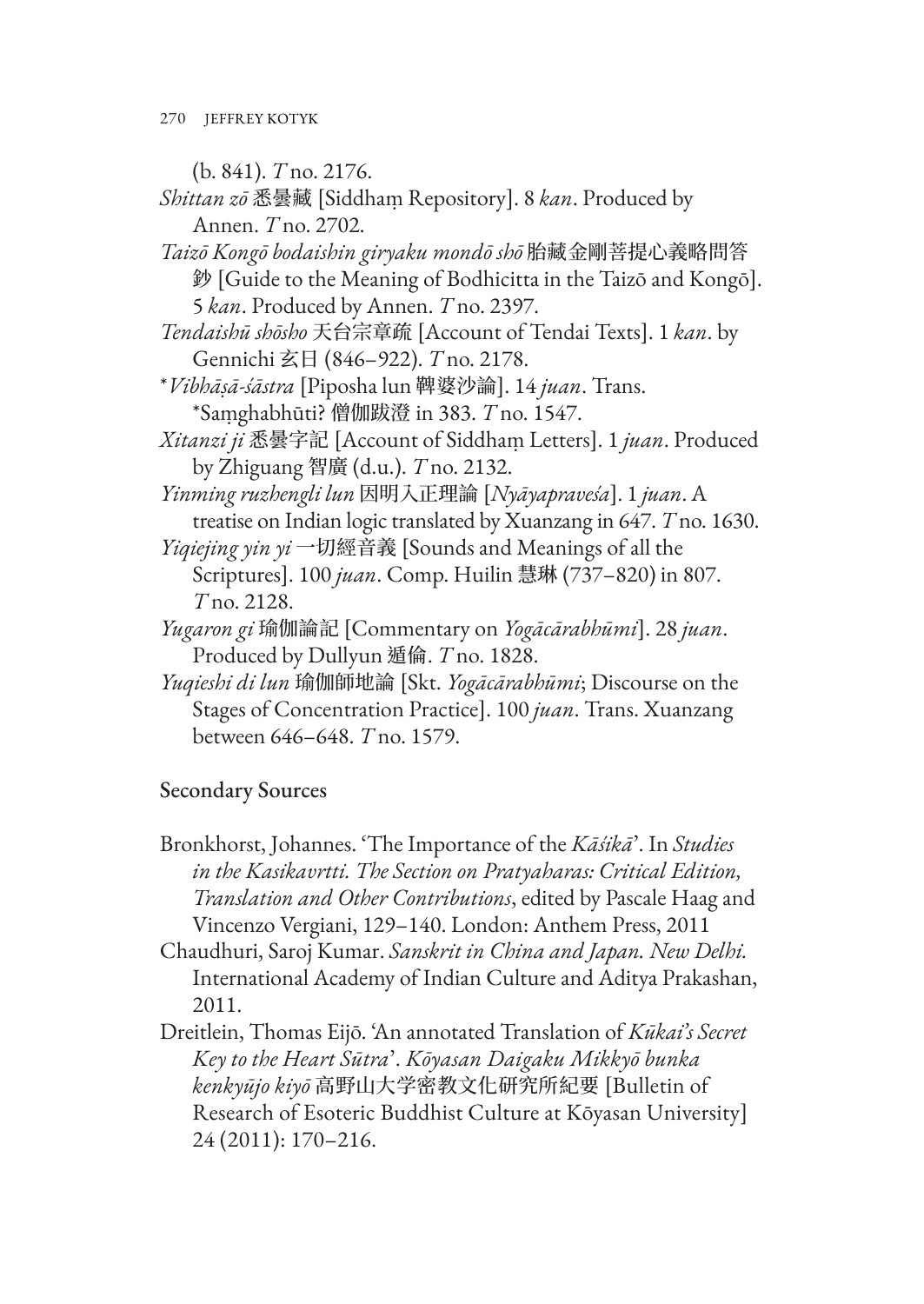- Dolce, Lucia. 'Taimitsu: The Esoteric Buddhism of the Tendai School'. In *Esoteric Buddhism and the Tantras in East Asia*, edited by Charles D. Orzech, Henrik H. Sørensen, and Richard K. Payne, 744–767. Leiden: Brill, 2011.
- Falk, Harry. *Schrift im alten Indian: Ein Forschungsbericht mit Anmerkungen* [Ancient Indian Scripts: An Annotated Study]. Tübingen: Gunter Narr Verlag, 1993.
- Funayama Tōru 船山徹. *Butten ha dō kanyaku sareta no ka* 佛典はど う漢譯されたのか [How were Buddhist scriptures translated into Chinese?]. Tokyo: Iwanami Shoten 岩波書店, 2013.
- Hatsuzaki Shōjun 初崎正純. 'Kōbō Daishi no shittangaku' 弘法大 師の悉曇学 [The Siddham Studies of Kōbō Daishi]. *Indogaku Bukkyōgaku kenkyū* 印度學佛教學研究 [Journal of Indian and Buddhist Studies] 25, no. 2 (1977): 678–679.
- Kano Kazuo. 'Vairocanābhisaṃbodhi'. In *Brill's Encyclopedia of Buddhism*, vol. I, edited by Jonathan A. Silk, 382–389. Leiden: Brill, 2015.
- Khan, M. Nasim. 'Kohi or Puşkarasāri: The Story of an un-deciphered script from Gandhāra'. Presented at International Conference on Buddhist Archaeology in China and South Asia, held in Beijing from November 2016. Conference Organized by the Institute of Archaeology, China Academy of Social Sciences, School of Archaeology and Museology, Peking University and Society for Buddhist Art and Archaeology, 2016.
- Kiyota Jakuun 清田寂雲. 'Shaka-zan (ōshin-zan) to shoten bongo zan: tenryū hachi-bu zan no yakkai nit suite' 釈迦讚(応身讚)と 諸天梵語讚(天竜八部讚)の訳解について [On the Interpretation of the Shakasan (Praise of the Response Body) and the Shoten Bongosan (Eight Divisions of Nāgas and Devas)]. *Tendai gakuhō* 天台学報 [Journal of Tendai Buddhist Studies] 24 (1982): 24–28.
- Kobayashi Nobuhiko 小林信彦. 'Kūkai no Sansukuritto gakushū: Gendai ni ikiru shinwa' 空海のサンスクリット学習--現代に生 きる神話 [Kūkai's Sanskrit Studies: A Myth of the Present]. *Momoyama Gakuin Daigaku ningen kagaku* 桃山学院大学人 間科学 [Human Sciences Review, St. Andrew's University] 37 (2009): 149–203.

Kotyk, Jeffrey. 'La nascita di Cristo e i portatori di doni persiani nelle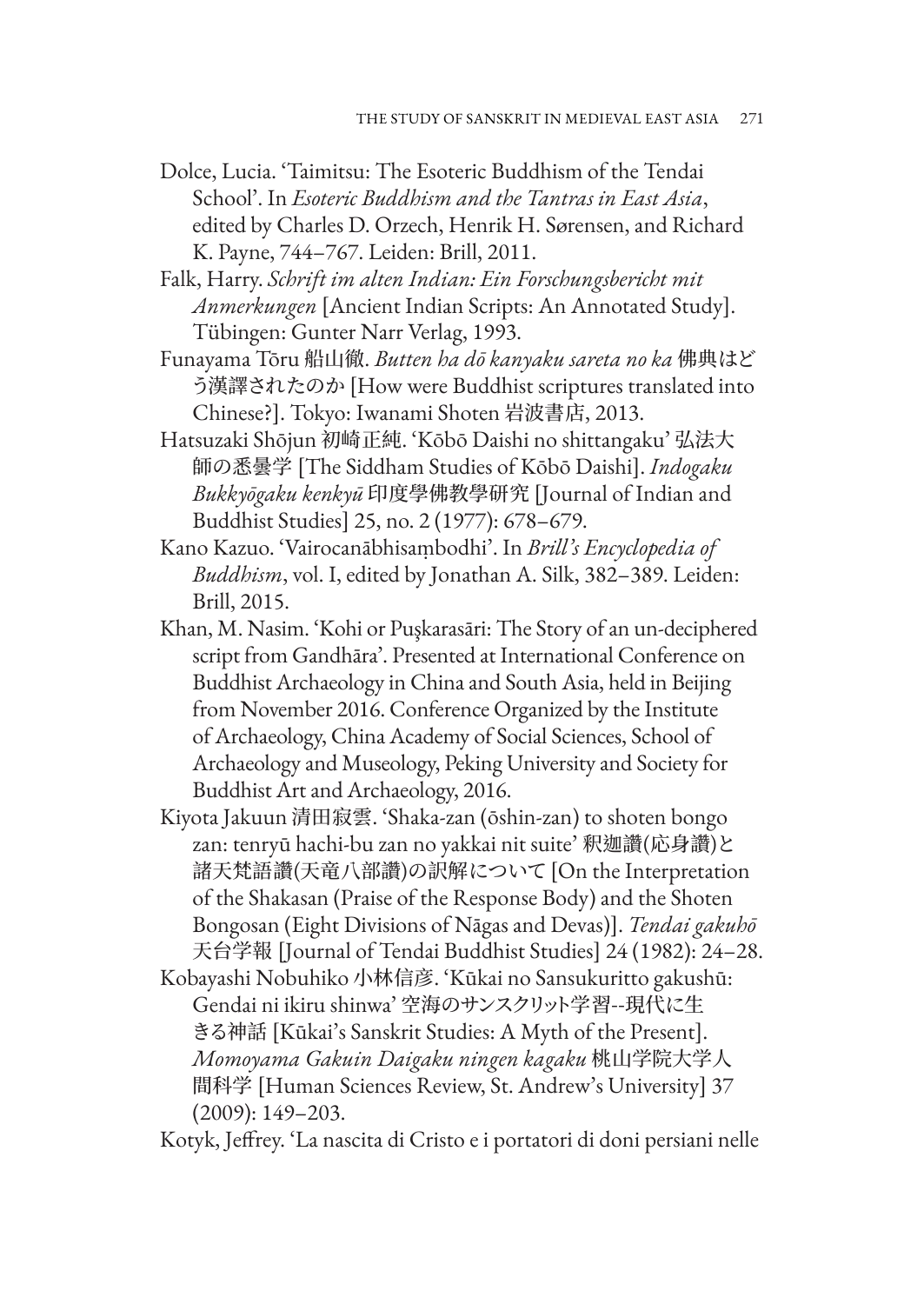fonti cinesi medievali'. In *I NOMI DEI MAGI EVANGELICI: Considerazioni storico-linguistiche e storico-religiose intorno ai nomi dei Magi. Prolegomena ad un Namenbuch. Con contributi di Andrea Gariboldi, Jeffrey Kotyk, Paolo Ognibene e Alessia Zubani*, eds. Antonio Panaino and Paolo Ognibene, 113–130. Milano: Mimesis Edizioni, 2020. Translated into Italian by Alessia Zubani.

———. 'Chinese State and Buddhist Historical Sources on Xuanzang: Historicity and the *Daci'en si sanzang fashi zhuan* 大慈恩寺三藏法師傳'. *T'oung Pao* 通報 105, no. 5-6 (2019): 513–544.

- ———. 'Yixing and Pseudo-Yixing: A Misunderstood Astronomer-Monk'. *Journal of Chinese Buddhist Studies* 31 (2018): 1–37.
- Lan Jifu 藍吉福 et al., comps. *Dazang jing bubian* 大藏經補編 [Buddhist Canon: Supplementary Sections]. 36 vols. Taipei: Huayu chubanshe 華宇出版社, 1985.
- Li Rongxi, trans. *Buddhist Monastic Traditions of Southern Asia by Śramaṇa Yijing*. Berkeley: Numata Center for Buddhist Translation and Research, 2000.
- Mano Shinya 真野新也. 'Kan'yaku *Dainichikyō* no chūshakusho seiritsu ni kansuru ichi, ni no mondai' 漢譯『大日經』の註釋書成 立に關する一、二の問題 [One or Two Problems Concerning the Formation of the Commentaries to the *Vairocanābhisaṃbodhi* in Chinese]. *Indogaku bukkyōgaku kenkyū* 印度學佛教學研 究 [Journal of Indian and Buddhist Studies] 64, no. 1 (2015): 218–223.
- Monier-Williams, M. *A Sanskrit-English Dictionary Etymologically and Philologically Arranged with Special Reference to Cognate Indo-European Languages*. New ed., Oxford: The Clarendon Press, 1899.
- Pulleyblank, E. G. 'The Consonantal System of Old Chinese: Part II'. *Asia Major* 9, no. 2 (1962): 206–265.
- Salomon, Richard. *Siddham Across Asia: How the Buddha Learned his ABC*. Amsterdam: Royal Netherlands Academy of Arts and Sciences, 2016.
- Sen, Tansen. 'The Revival and Failure of Buddhist Translations during on the Song Dynasty'. *T'oung Pao* 通報 88, no. 1 (2002): 27–80.
- Somekawa Eisuke 染川英輔. *Mandara zuten* 曼荼羅圖典 [Illustrated